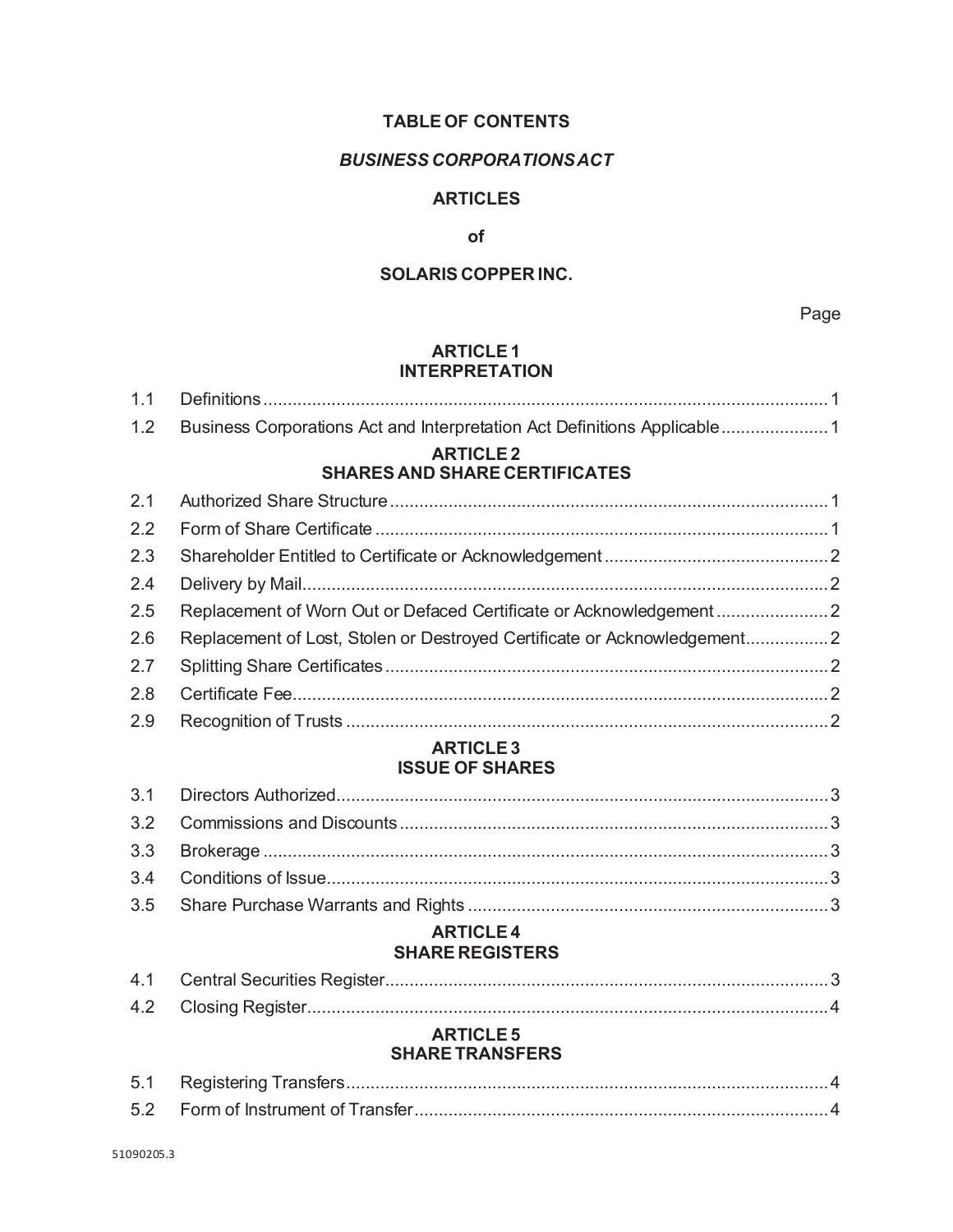#### **ARTICLE 6 TRANSMISSION OF SHARES**

# **ARTICLE 7 PURCHASE OF SHARES**

## **ARTICLE 8 BORROWING POWERS**

## **ARTICLE 9 ALTERATIONS**

# **ARTICLE 10 MEETINGS OF SHAREHOLDERS**

| 10.1 |                                                              |  |
|------|--------------------------------------------------------------|--|
| 10.2 |                                                              |  |
| 10.3 |                                                              |  |
| 10.4 |                                                              |  |
| 10.5 |                                                              |  |
| 10.6 |                                                              |  |
| 10.7 |                                                              |  |
| 10.8 |                                                              |  |
|      | <b>ARTICLE 11</b><br>PROCEEDINGS AT MEETINGS OF SHAREHOLDERS |  |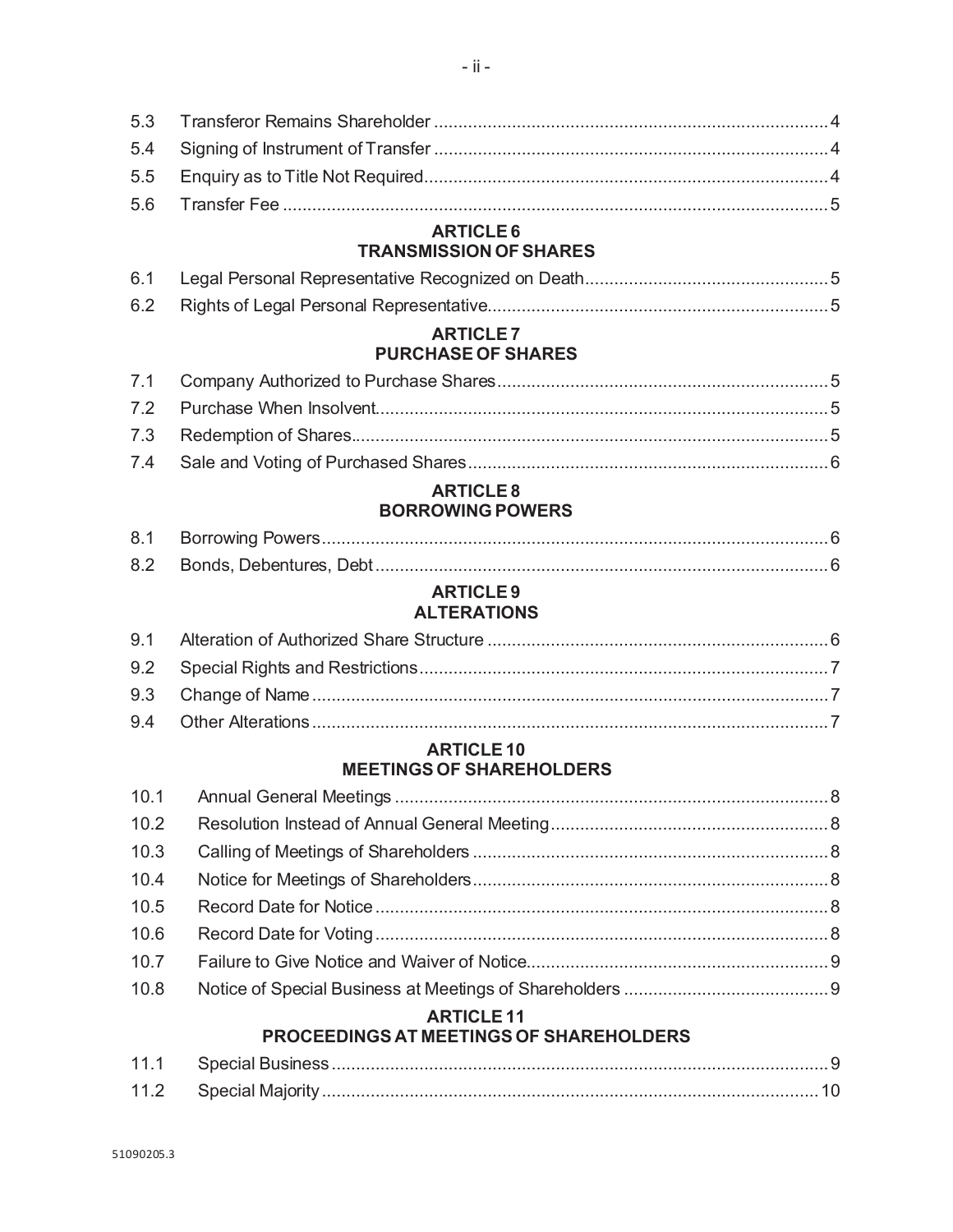51090205.3

 $11.3$  $11.4$ 

 $11.5$ 

| 11.6  |                                                   |      |
|-------|---------------------------------------------------|------|
| 11.7  |                                                   |      |
| 11.8  |                                                   |      |
| 11.9  |                                                   |      |
| 11.10 |                                                   |      |
| 11.11 |                                                   |      |
| 11.12 |                                                   |      |
| 11.13 |                                                   |      |
| 11.14 |                                                   |      |
| 11.15 |                                                   |      |
| 11.16 |                                                   |      |
| 11.17 |                                                   |      |
| 11.18 |                                                   |      |
| 11.19 |                                                   |      |
| 11.20 |                                                   |      |
| 11.21 |                                                   |      |
| 11.22 |                                                   |      |
| 11.23 |                                                   |      |
| 11.24 |                                                   |      |
|       | <b>ARTICLE 12</b><br><b>VOTES OF SHAREHOLDERS</b> |      |
| 12.1  |                                                   |      |
| 12.2  |                                                   |      |
| 12.3  |                                                   |      |
| 12.4  |                                                   |      |
| 12.5  |                                                   | . 13 |
| 12.6  |                                                   |      |
| 12.7  |                                                   |      |
| 12.8  |                                                   |      |
| 12.9  |                                                   |      |
| 12.10 |                                                   |      |
| 12.11 |                                                   |      |
| 12.12 |                                                   |      |
| 12.13 |                                                   |      |
|       |                                                   |      |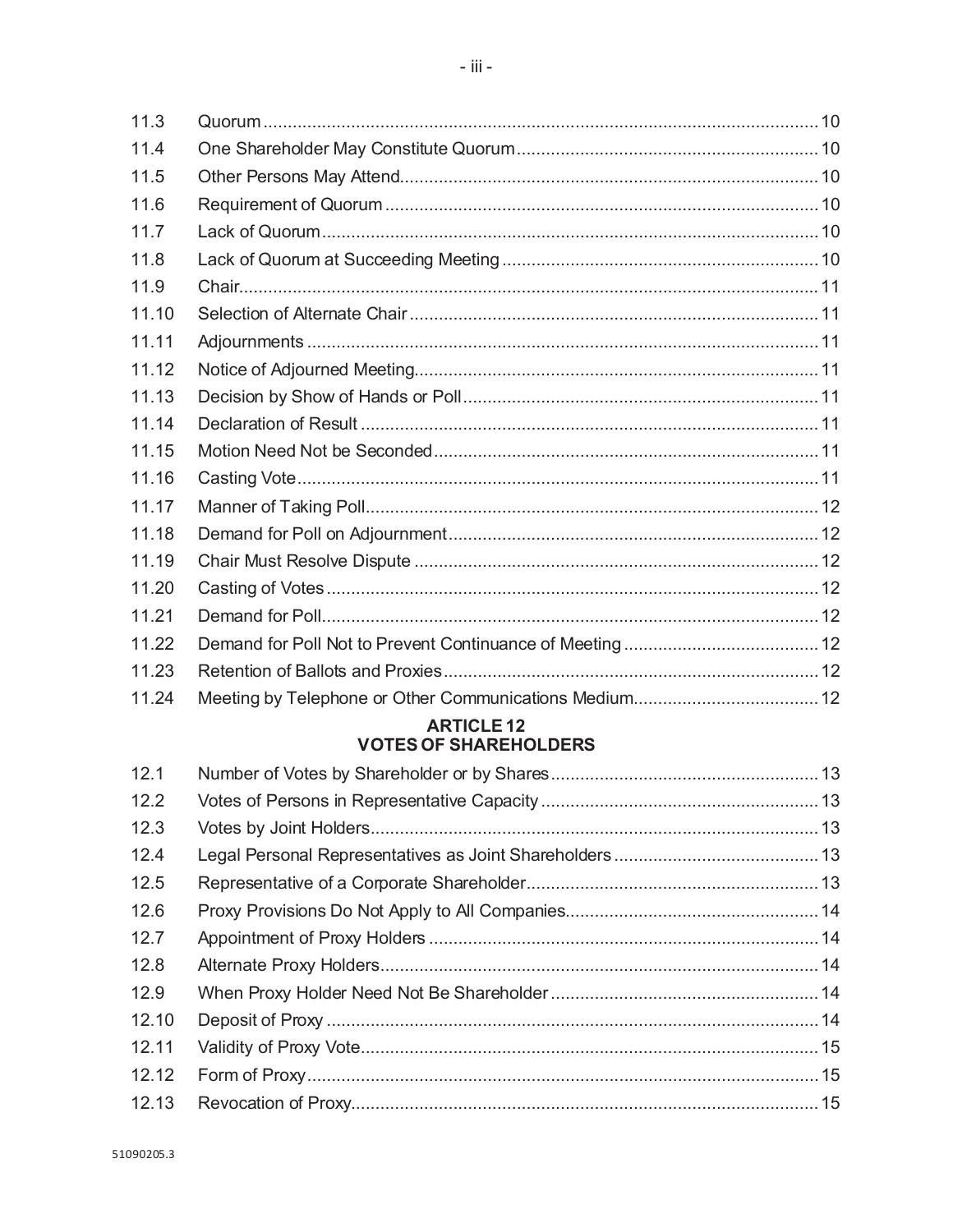| <b>ARTICLE 13</b> |  |
|-------------------|--|

# **DIRECTORS**

| 13.1 |  |
|------|--|
| 13.2 |  |
| 13.3 |  |
| 13.4 |  |
| 13.5 |  |
| 13.6 |  |
| 13.7 |  |
| 13.8 |  |

## **ARTICLE 14 ELECTION AND REMOVAL OF DIRECTORS**

| 14.1  |  |
|-------|--|
| 14.2  |  |
| 14.3  |  |
| 14.4  |  |
| 14.5  |  |
| 14.6  |  |
| 14.7  |  |
| 14.8  |  |
| 14.9  |  |
| 14.10 |  |
| 14.11 |  |

## **ARTICLE 15 POWERS AND DUTIES OF DIRECTORS**

# **ARTICLE 16**

| <b>DISCLOSURE OF INTEREST OF DIRECTORS</b> |  |  |
|--------------------------------------------|--|--|
| 16.1                                       |  |  |
| 16.2                                       |  |  |
| 16.3                                       |  |  |
| 16.4                                       |  |  |
| 16.5                                       |  |  |
| 16.6                                       |  |  |
| 16.7                                       |  |  |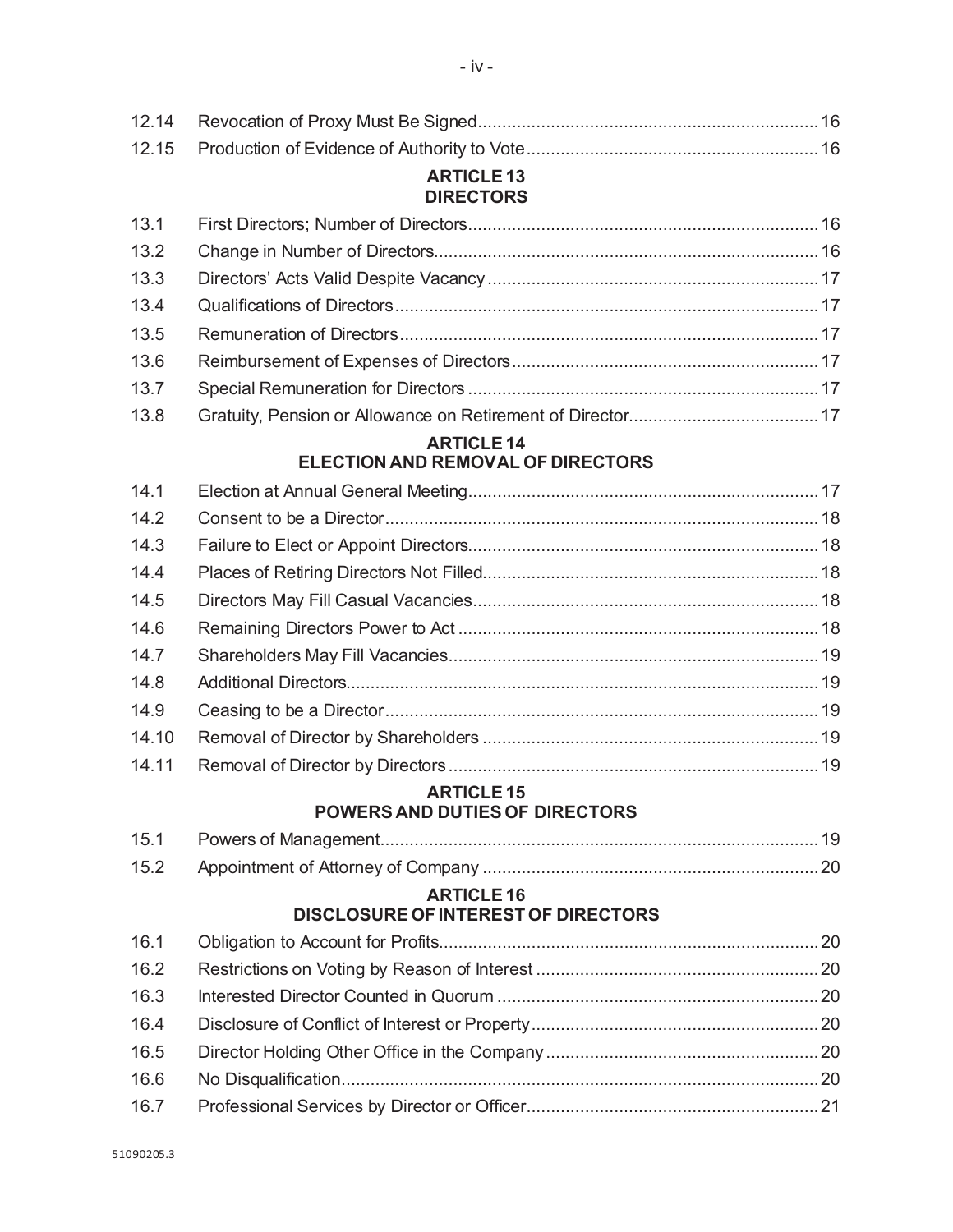| 16.8  |                                                            |  |
|-------|------------------------------------------------------------|--|
|       | <b>ARTICLE 17</b><br><b>PROCEEDINGS OF DIRECTORS</b>       |  |
| 17.1  |                                                            |  |
| 17.2  |                                                            |  |
| 17.3  |                                                            |  |
| 17.4  |                                                            |  |
| 17.5  |                                                            |  |
| 17.6  |                                                            |  |
| 17.7  |                                                            |  |
| 17.8  |                                                            |  |
| 17.9  |                                                            |  |
| 17.10 |                                                            |  |
| 17.11 |                                                            |  |
| 17.12 |                                                            |  |
|       | <b>ARTICLE 18</b><br><b>EXECUTIVE AND OTHER COMMITTEES</b> |  |
| 18.1  |                                                            |  |
| 18.2  |                                                            |  |
| 18.3  |                                                            |  |
| 18.4  |                                                            |  |
| 18.5  |                                                            |  |
|       | <b>ARTICLE 19</b><br><b>OFFICERS</b>                       |  |
| 19.1  |                                                            |  |
| 19.2  |                                                            |  |
| 19.3  |                                                            |  |
| 19.4  |                                                            |  |
|       | <b>ARTICLE 20</b><br><b>INDEMNIFICATION</b>                |  |
| 20.1  |                                                            |  |
| 20.2  |                                                            |  |
| 20.3  |                                                            |  |
| 20.4  |                                                            |  |
| 20.5  |                                                            |  |
|       | <b>ARTICLE 21</b><br><b>DIVIDENDS</b>                      |  |

|--|--|--|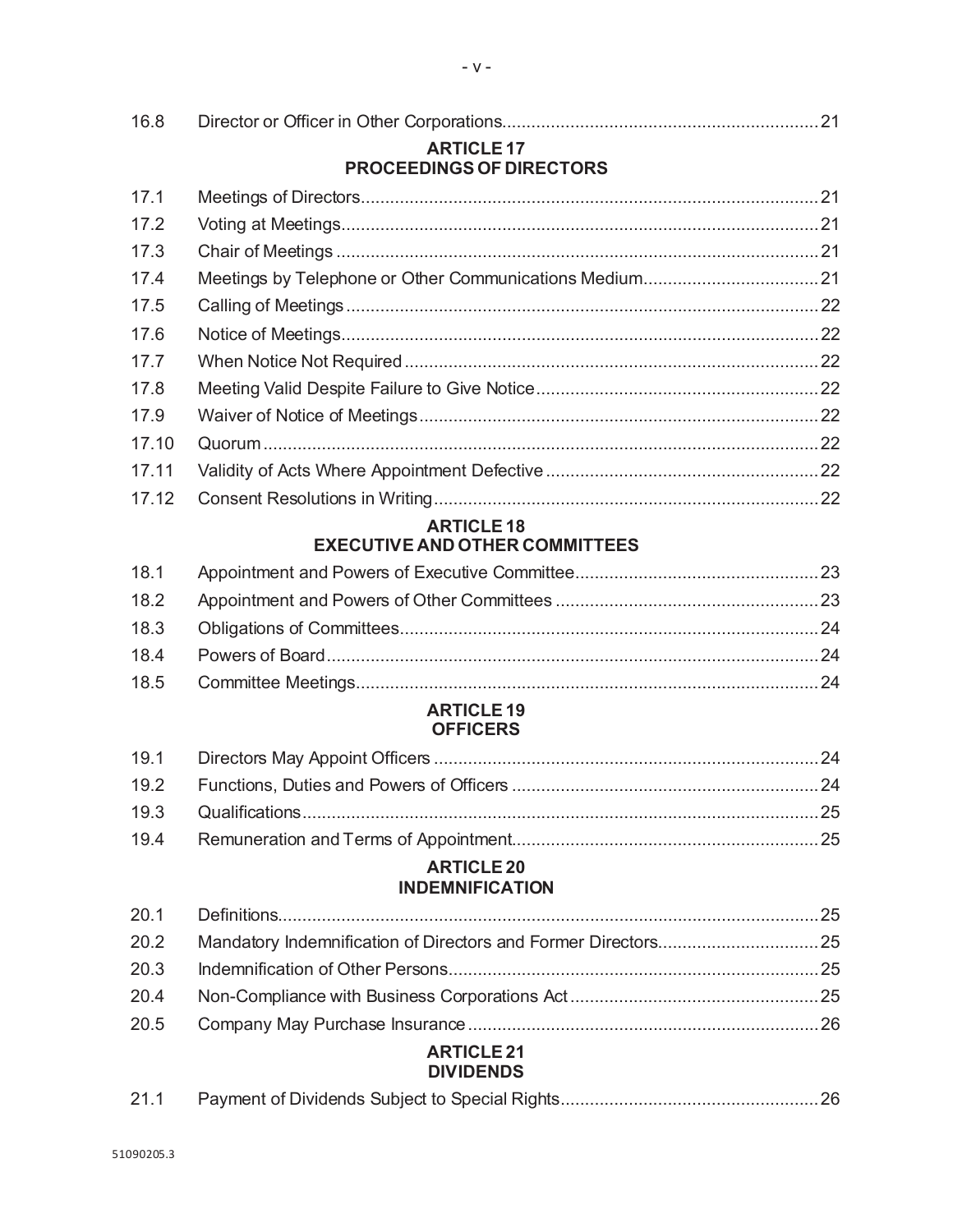| 21.2  |                                                                    |  |
|-------|--------------------------------------------------------------------|--|
| 21.3  |                                                                    |  |
| 21.4  |                                                                    |  |
| 21.5  |                                                                    |  |
| 21.6  |                                                                    |  |
| 21.7  |                                                                    |  |
| 21.8  |                                                                    |  |
| 21.9  |                                                                    |  |
| 21.10 |                                                                    |  |
| 21.11 |                                                                    |  |
| 21.12 |                                                                    |  |
| 21.13 |                                                                    |  |
|       | <b>ARTICLE 22</b><br>DOCUMENTS, RECORDS, REPORTS AND AUDITORS      |  |
| 22.1  |                                                                    |  |
| 22.2  |                                                                    |  |
| 22.3  |                                                                    |  |
|       | <b>ARTICLE 23</b><br><b>NOTICES</b>                                |  |
| 23.1  |                                                                    |  |
| 23.2  |                                                                    |  |
| 23.3  |                                                                    |  |
| 23.4  |                                                                    |  |
| 23.5  |                                                                    |  |
| 23.6  |                                                                    |  |
|       | <b>ARTICLE 24</b><br><b>SEAL AND EXECUTION OF DOCUMENTS</b>        |  |
| 24.1  |                                                                    |  |
| 24.2  |                                                                    |  |
| 24.3  |                                                                    |  |
| 24.4  |                                                                    |  |
|       | <b>ARTICLE 25</b>                                                  |  |
|       | <b>PROHIBITIONS</b>                                                |  |
| 25.1  |                                                                    |  |
| 25.2  |                                                                    |  |
| 25.3  | Consent Required for Transfer of Shares or Designated Securities31 |  |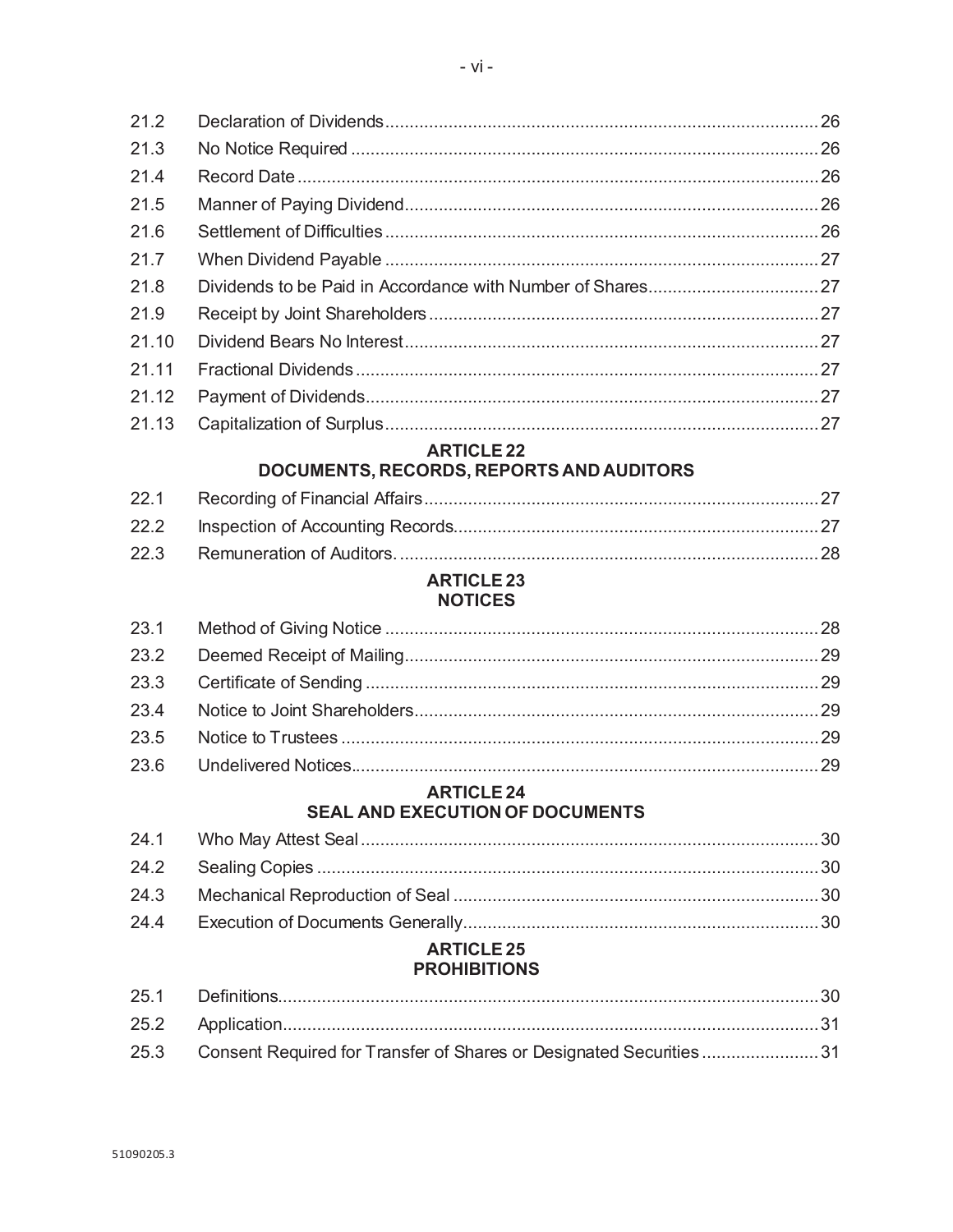Certificate of Incorporation No. \_\_\_\_\_\_\_\_\_\_\_\_\_\_

## *BUSINESS CORPORATIONS ACT*

## **ARTICLES**

**of** 

## **SOLARIS COPPER INC.**

## **ARTICLE 1 INTERPRETATION**

**1.1 Definitions.** In these Articles, unless the context otherwise requires:

"**board of directors**", "**directors**" and "**board**" mean the directors or sole director of the Company for the time being;

"*Business Corporations Act*" means the *Business Corporations Act* (British Columbia) from time to time in force and all amendments thereto and includes all regulations and amendments thereto made pursuant to that Act;

"**legal personal representative**" means the personal or other legal representative of the shareholder;

"**registered address**" of a shareholder means the shareholder's address as recorded in the central securities register;

"**seal**" means the seal of the Company, if any.

**1.2 Business Corporations Act and Interpretation Act Definitions Applicable.** The definitions in the *Business Corporations Act* and the definitions and rules of construction in the *Interpretation Act*, with the necessary changes, so far as applicable, and unless the context requires otherwise, apply to these Articles as if they were an enactment. If there is a conflict between a definition in the *Business Corporations Act* and a definition or rule in the *Interpretation Act* relating to a term used in these Articles, the definition in the *Business Corporations Act* will prevail in relation to the use of the term in these Articles. If there is a conflict between these Articles and the *Business Corporations Act*, the *Business Corporations Act* will prevail.

## **ARTICLE 2 SHARES AND SHARE CERTIFICATES**

**2.1 Authorized Share Structure.** The authorized share structure of the Company consists of shares of the class or classes and series, if any, described in the Notice of Articles of the Company.

**2.2 Form of Share Certificate.** Each share certificate issued by the Company must comply with, and be signed as required by, the *Business Corporations Act*.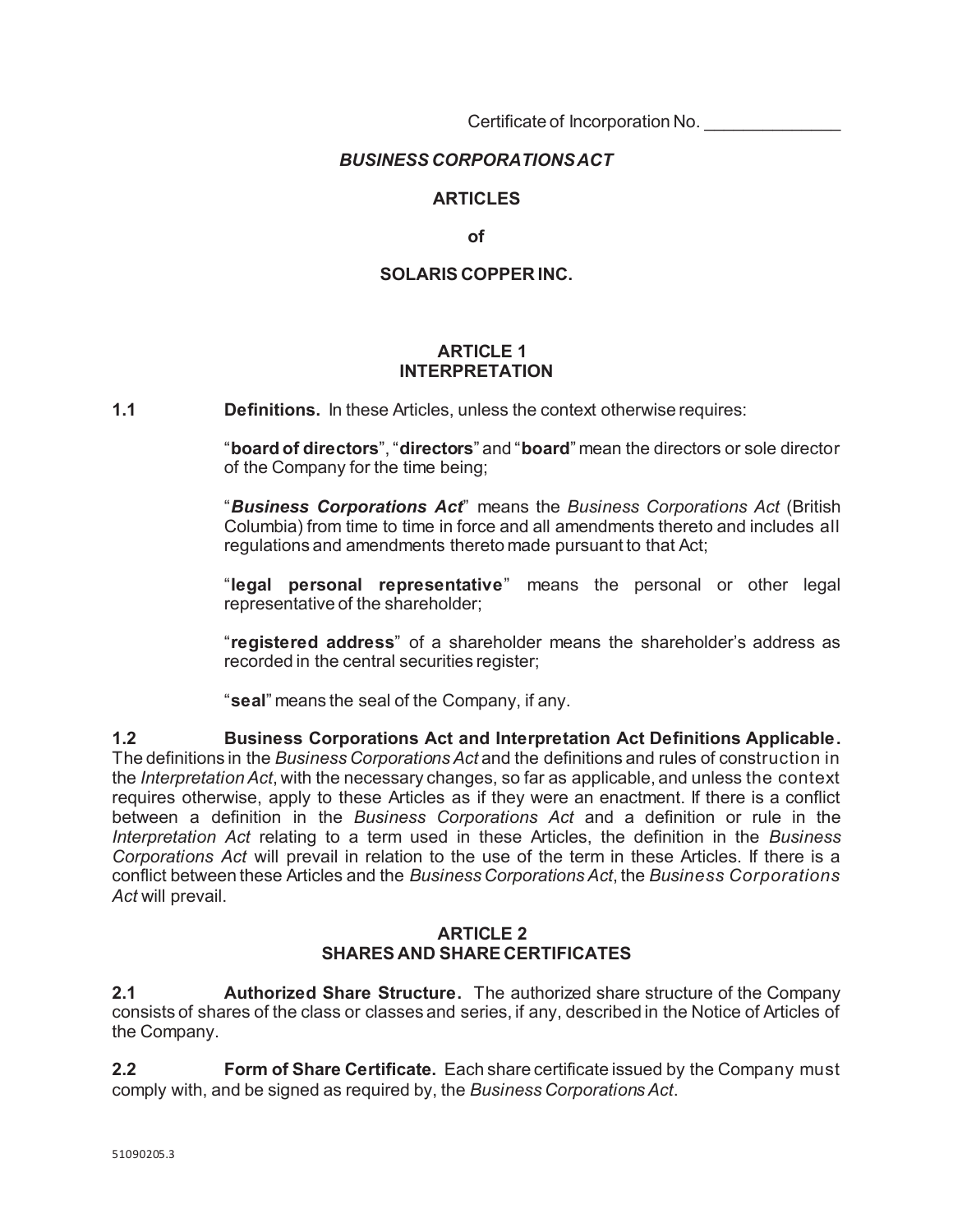**2.3 Shareholder Entitled to Certificate or Acknowledgement.** Each shareholder is entitled, without charge, to (a) one share certificate representing the shares of each class or series of shares registered in the shareholder's name or (b) a non-transferable written acknowledgement of the shareholder's right to obtain such a share certificate, provided that in respect of a share held jointly by several persons, the Company is not bound to issue more than one share certificate and delivery of a share certificate for a share to one of several joint shareholders or to one of the shareholders' duly authorized agents will be sufficient delivery to all.

**2.4 Delivery by Mail.** Any share certificate or non-transferable written acknowledgement of a shareholder's right to obtain a share certificate may be sent to the shareholder by mail at the shareholder's registered address and neither the Company nor any director, officer or agent of the Company is liable for any loss to the shareholder because the share certificate or acknowledgement is lost in the mail or stolen.

**2.5 Replacement of Worn Out or Defaced Certificate or Acknowledgement.** If the directors are satisfied that a share certificate or a non-transferable written acknowledgement of the shareholder's right to obtain a share certificate is worn out or defaced, they must, on production to them of the share certificate or acknowledgement, as the case may be, and on such other terms, if any, as they think fit:

- (a) order the share certificate or acknowledgement, as the case may be, to be cancelled; and
- (b) issue a replacement share certificate or acknowledgement, as the case may be.

**2.6 Replacement of Lost, Stolen or Destroyed Certificate or Acknowledgement.** If a share certificate or a non-transferable written acknowledgement of a shareholder's right to obtain a share certificate is lost, stolen or destroyed, a replacement share certificate or acknowledgement, as the case may be, must be issued to the person entitled to that share certificate or acknowledgement, as the case may be, if the directors receive:

- (a) proof satisfactory to them that the share certificate or acknowledgement is lost, stolen or destroyed; and
- (b) any indemnity the directors consider adequate.

**2.7 Splitting Share Certificates.** If a shareholder surrenders a share certificate to the Company with a written request that the Company issue in the shareholder's name two or more share certificates, each representing a specified number of shares and in the aggregate representing the same number of shares as the share certificate so surrendered, the Company must cancel the surrendered share certificate and issue replacement share certificates in accordance with that request.

**2.8 Certificate Fee.** There must be paid to the Company, in relation to the issue of any share certificate under Articles 2.5, 2.6 or 2.7, the amount, if any and which must not exceed the amount prescribed under the *Business Corporations Act*, determined by the directors.

**2.9 Recognition of Trusts.** Except as required by law or statute or these Articles, no person will be recognized by the Company as holding any share upon any trust, and the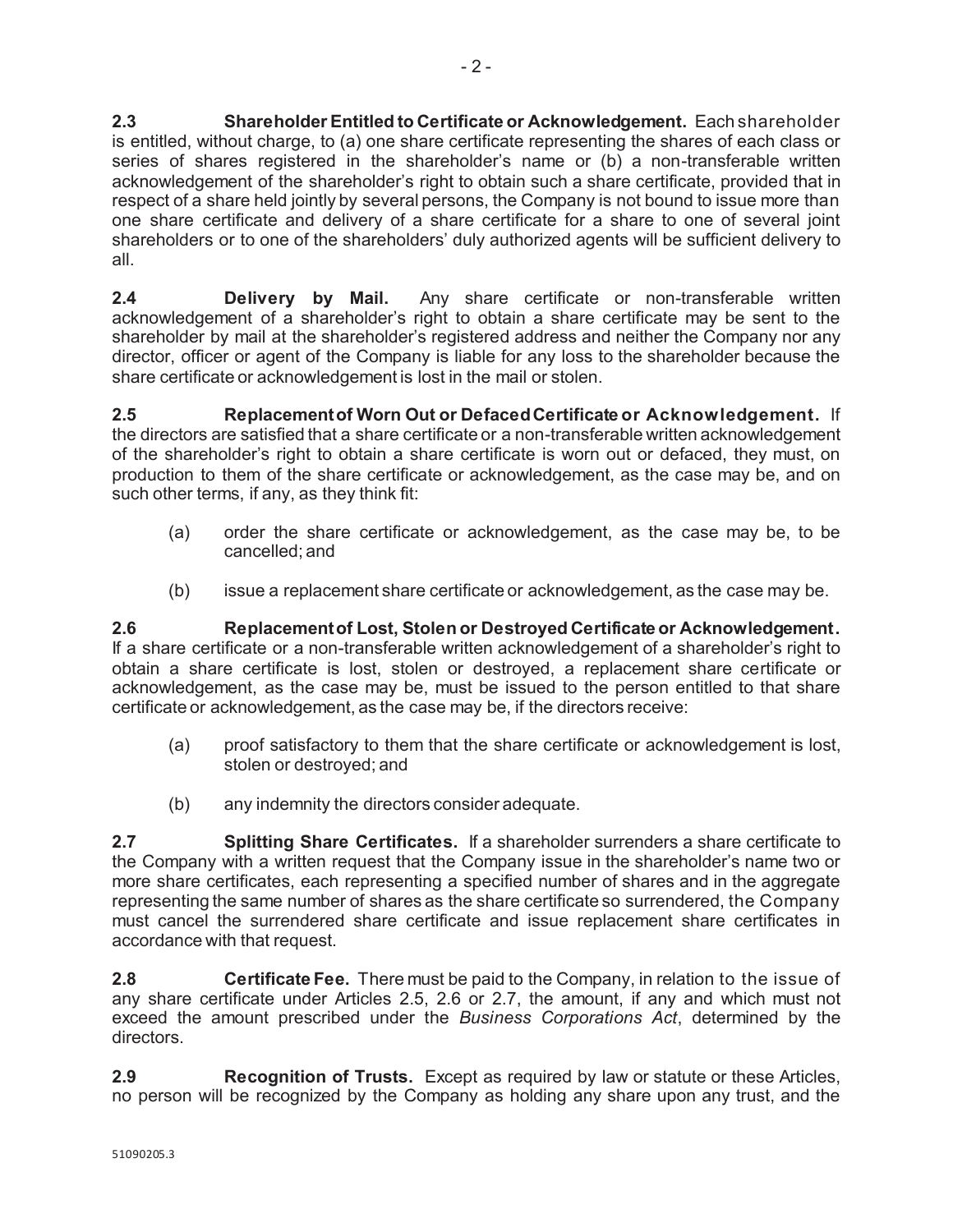Company is not bound by or compelled in any way to recognize (even when having notice thereof) any equitable, contingent, future or partial interest in any share or fraction of a share or (except as by law or statute or these Articles provided or as ordered by a court of competent jurisdiction) any other rights in respect of any share except an absolute right to the entirety thereof in the shareholder.

## **ARTICLE 3 ISSUE OF SHARES**

**3.1 Directors Authorized.** Subject to the *Business Corporations Act* and the rights of the holders of issued shares of the Company, the Company may issue, allot, sell or otherwise dispose of the unissued shares, and issued shares held by the Company, at the times, to the persons, including directors, in the manner, on the terms and conditions and for the issue prices (including any premium at which shares with par value may be issued) that the directors may determine. The issue price for a share with par value must be equal to or greater than the par value of the share.

**3.2 Commissions and Discounts.** The Company may at any time, pay a reasonable commission or allow a reasonable discount to any person in consideration of that person purchasing or agreeing to purchase shares of the Company from the Company or any other person or procuring or agreeing to procure purchasers for shares of the Company.

**3.3 Brokerage.** The Company may pay such brokerage fee or other consideration as may be lawful for or in connection with the sale or placement of its securities.

**3.4 Conditions of Issue.** Except as provided for by the *Business Corporations Act*, no share may be issued until it is fully paid. A share is fully paid when:

- (a) consideration is provided to the Company for the issue of the share by one or more of the following:
	- (i) past services performed for the Company;
	- (ii) property;
	- (iii) money; and
- (b) the value of the consideration received by the Company equals or exceeds the issue price set for the share under Article 3.1.

**3.5 Share Purchase Warrants and Rights.** Subject to the *Business Corporations Act*, the Company may issue share purchase warrants, options and rights upon such terms and conditions as the directors determine, which share purchase warrants, options and rights may be issued alone or in conjunction with debentures, debenture stock, bonds, shares or any other securities issued or created by the Company from time to time.

# **ARTICLE 4 SHARE REGISTERS**

**4.1 Central Securities Register.** As required by and subject to the *Business Corporations Act*, the Company must maintain in British Columbia a central securities register.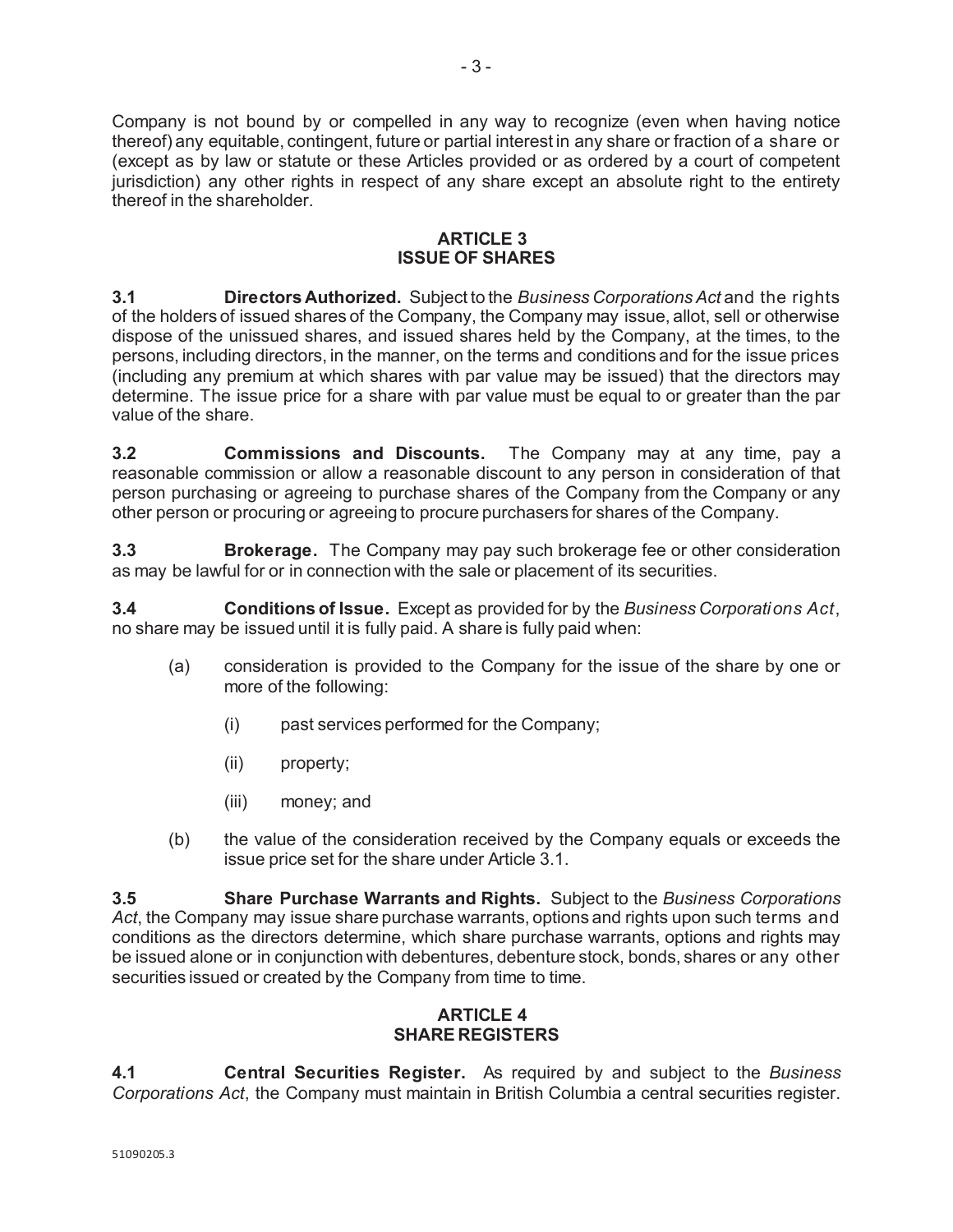The directors may, subject to the *Business Corporations Act*, appoint an agent to maintain the central securities register. The directors may also appoint one or more agents, including the agent which keeps the central securities register, as transfer agent for its shares or any class or series of its shares, as the case may be, and the same or another agent as registrar for its shares or such class or series of its shares, as the case may be. The directors may terminate such appointment of any agent at any time and may appoint another agent in its place.

**4.2 Closing Register.** The Company must not at any time close its central securities register.

#### **ARTICLE 5 SHARE TRANSFERS**

**5.1 Registering Transfers.** A transfer of a share of the Company must not be registered unless:

- (a) a duly signed instrument of transfer in respect of the share has been received by the Company;
- (b) if a share certificate has been issued by the Company in respect of the share to be transferred, that share certificate has been surrendered to the Company; and
- (c) if a non-transferable written acknowledgement of the shareholder's right to obtain a share certificate has been issued by the Company in respect of the share to be transferred, that acknowledgement has been surrendered to the Company.

**5.2 Form of Instrument of Transfer.** The instrument of transfer in respect of any share of the Company must be either in the form, if any, on the back of the Company's share certificates or in any other form that may be approved by the directors from time to time.

**5.3 Transferor Remains Shareholder.** Except to the extent that the *Business Corporations Act* otherwise provides, the transferor of shares is deemed to remain the holder of the shares until the name of the transferee is entered in a securities register of the Company in respect of the transfer.

**5.4 Signing of Instrument of Transfer.** If a shareholder, or his or her duly authorized attorney, signs an instrument of transfer in respect of shares registered in the name of the shareholder, the signed instrument of transfer constitutes a complete and sufficient authority to the Company and its directors, officers and agents to register the number of shares specified in the instrument of transfer or specified in any other manner, or, if no number is specified, all the shares represented by the share certificates or set out in the written acknowledgements deposited with the instrument of transfer:

- (a) in the name of the person named as transferee in that instrument of transfer; or
- (b) if no person is named as transferee in that instrument of transfer, in the name of the person on whose behalf the instrument is deposited for the purpose of having the transfer registered.

**5.5 Enquiry as to Title Not Required.** Neither the Company nor any director, officer or agent of the Company is bound to inquire into the title of the person named in the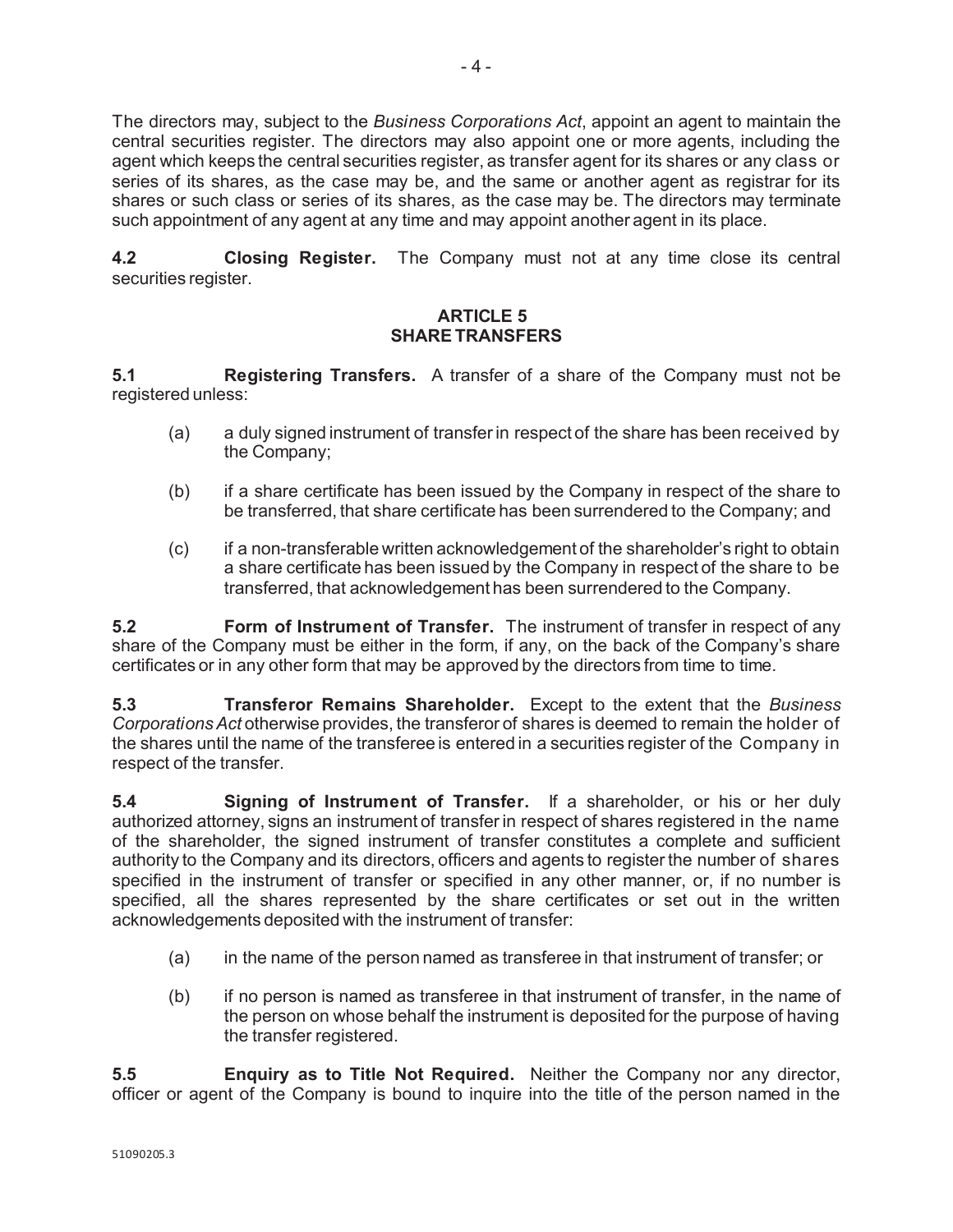instrument of transfer as transferee or, if no person is named as transferee in the instrument of transfer, of the person on whose behalf the instrument is deposited for the purpose of having the transfer registered or is liable for any claim related to registering the transfer by the shareholder or by any intermediate owner or holder of the shares, of any interest in the shares, of any share certificate representing such shares or of any written acknowledgement of a right to obtain a share certificate for such shares.

**5.6 Transfer Fee.** There must be paid to the Company, in relation to the registration of any transfer, the amount, if any, determined by the directors.

## **ARTICLE 6 TRANSMISSION OF SHARES**

**6.1 Legal Personal Representative Recognized on Death.** In case of the death of a shareholder, the legal personal representative, or if the shareholder was a joint holder, the surviving joint holder, will be the only person recognized by the Company as having any title to the shareholder's interest in the shares. Before recognizing a person as a legal personal representative, the directors may require proof of appointment by a court of competent jurisdiction, a grant of letters probate, letters of administration or such other evidence or documents as the directors consider appropriate.

**6.2 Rights of Legal Personal Representative.** The legal personal representative has the same rights, privileges and obligations that attach to the shares held by the shareholder, including the right to transfer the shares in accordance with these Articles, provided the documents required by the *Business Corporations Act* and the directors have been deposited with the Company. This Article 6.2 does not apply in the case of the death of a shareholder with respect to the shares registered in the shareholder's name and the name of another person in joint tenancy.

## **ARTICLE 7 PURCHASE OF SHARES**

**7.1 Company Authorized to Purchase Shares.** Subject to Article 7.2, the special rights and restrictions attached to the shares of any class or series and the *Business Corporations Act*, the Company may, if authorized by the directors, purchase or otherwise acquire any of its shares at the price and upon the terms specified in such resolution.

**7.2 Purchase When Insolvent.** The Company must not make a payment or provide any other consideration to purchase or otherwise acquire any of its shares if there are reasonable grounds for believing that:

- (a) the Company is insolvent; or
- (b) making the payment or providing the consideration would render the Company insolvent.

**7.3 Redemption of Shares.** If the Company proposes to redeem some but not all of the shares of any class, the directors may, subject to any special rights and restrictions attached to such class of shares, determine the manner in which the shares to be redeemed shall be selected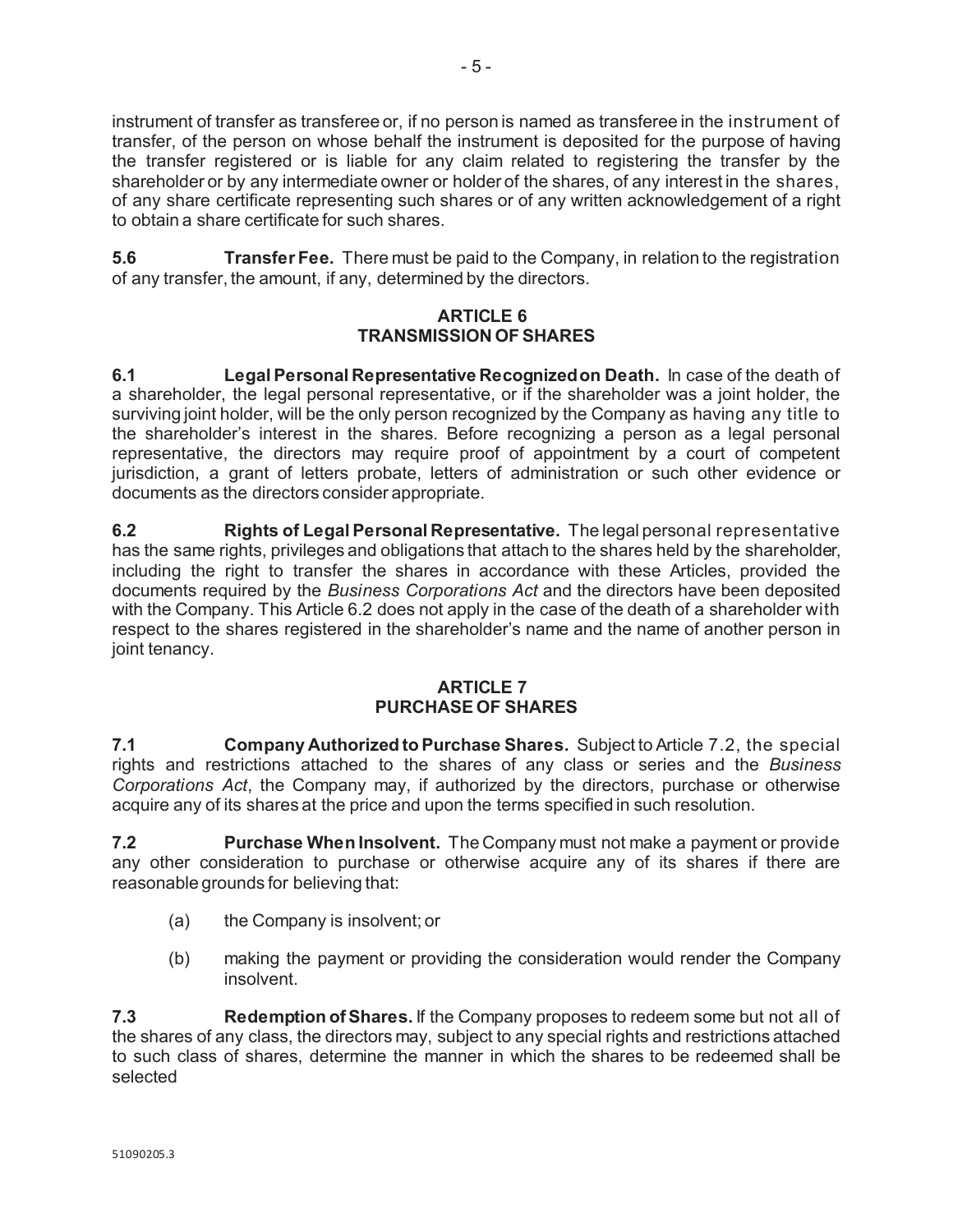**7.4 Sale and Voting of Purchased Shares.** If the Company retains a share redeemed, purchased or otherwise acquired by it, the Company may sell, gift or otherwise dispose of the share, but, while such share is held by the Company, it:

- (a) is not entitled to vote the share at a meeting of its shareholders;
- (b) must not pay a dividend in respect of the share; and
- (c) must not make any other distribution in respect of the share.

#### **ARTICLE 8 BORROWING POWERS**

- **8.1 Borrowing Powers.** The Company, if authorized by the directors, may:
	- (a) borrow money in the manner and amount, on the security, from the sources and on the terms and conditions that they consider appropriate;
	- (b) issue bonds, debentures and other debt obligations either outright or as security for any liability or obligation of the Company or any other person and at such discounts or premiums and on such other terms as they consider appropriate;
	- (c) guarantee the repayment of money by any other person or the performance of any obligation of any other person; and
	- (d) mortgage, charge, whether by way of specific or floating charge, grant a security interest in, or give other security on, the whole or any part of the present and future assets and undertaking of the Company.

**8.2 Bonds, Debentures, Debt**. Any bonds, debentures or other debt obligations of the Company may be issued at a discount premium or otherwise, or with special privileges as to redemption, surrender, drawing, allotment of or conversion into or exchange for shares or other securities, attending and voting at general meetings of the Company, appointment of directors or otherwise and may, by their terms, be assignable free from any equities between the Company and the person to whom they were issued or any subsequent holder thereof, all as the directors may determine.

#### **ARTICLE 9 ALTERATIONS**

## **9.1 Alteration of Authorized Share Structure.**

Subject to Article 9.2 and the *Business Corporations Act*, the Company may:

- (a) by directors' resolution or by ordinary resolution, in each case as determined by the directors:
	- (i) create one or more classes or series of shares or, if none of the shares of a class or series of shares are allotted or issued, eliminate that class or series of shares;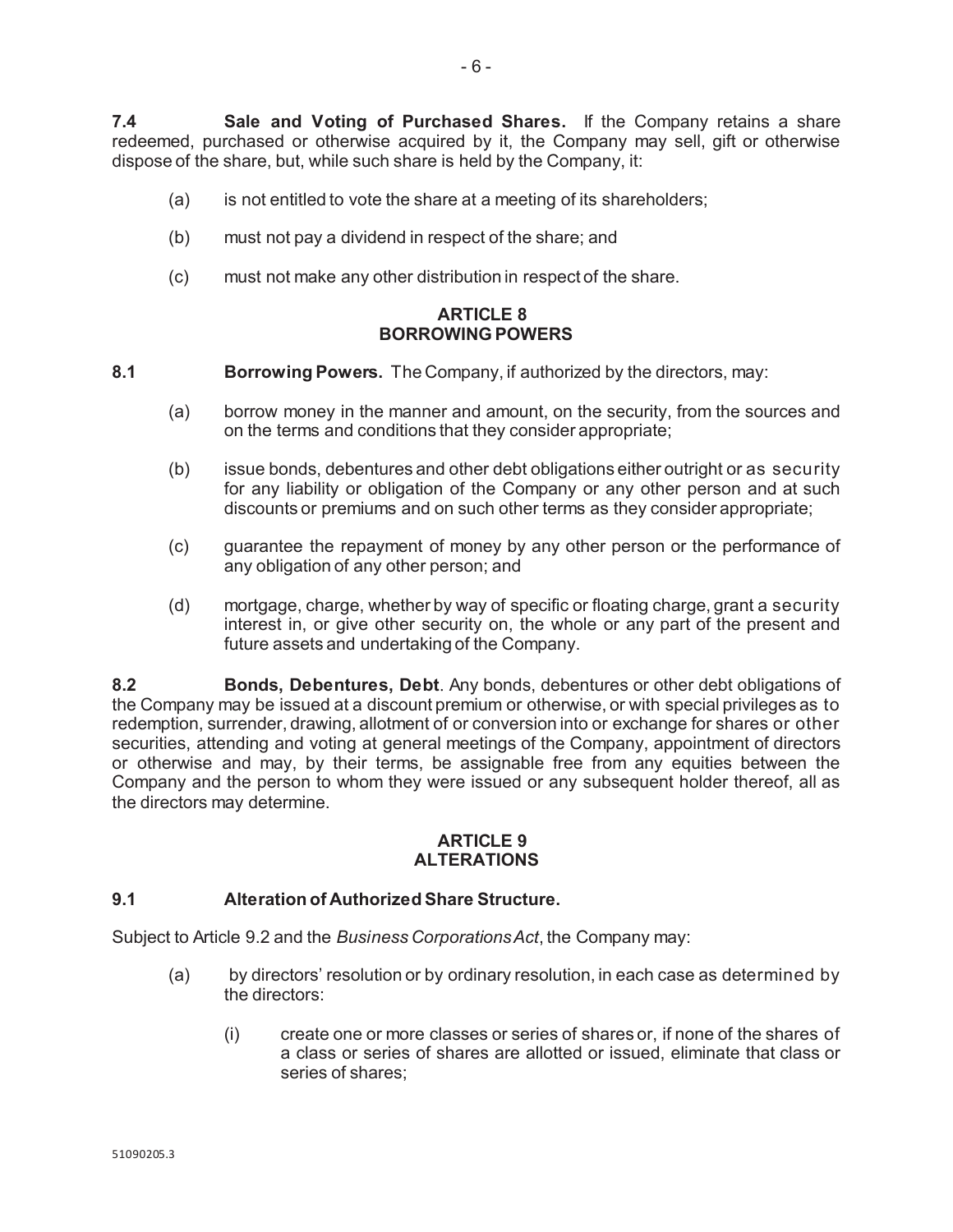- (ii) increase, reduce or eliminate the maximum number of shares that the Company is authorized to issue out of any class or series of shares or establish a maximum number of shares that the Company is authorized to issue out of any class or series of shares for which no maximum is established;
- (iii) subdivide or consolidate all or any of its unissued, or fully paid issued, shares;
- (iv) if the Company is authorized to issue shares of a class of shares with par value:
	- (A) decrease the par value of those shares; or
	- (B) if none of the shares of that class of shares are allotted or issued, increase the par value of those shares;
- (v) change all or any of its unissued, or fully paid issued, shares with par value into shares without par value or any of its unissued shares without par value into shares with par value;
- (vi) alter the identifying name of any of its shares; or
- (vii) otherwise alter its shares or authorized share structure when required or permitted to do so by the *Business Corporations Act*; or
- (b) by ordinary resolution otherwise alter its shares or authorized share structure.

**9.2 Special Rights and Restrictions.** Subject to the *Business Corporations Act*, the Company may by special resolution:

- (a) create special rights or restrictions for, and attach those special rights or restrictions to, the shares of any class or series of shares, whether or not any or all of those shares have been issued; or
- (b) vary or delete any special rights or restrictions attached to the shares of any class or series of shares, whether or not any or all of those shares have been issued.

**9.3 Change of Name.** The Company may by ordinary resolution or by a resolution of the directors authorize an alteration of its Notice of Articles in order to change its name.

**9.4 Other Alterations.** If the *Business Corporations Act* does not specify the type of resolution and these Articles do not specify another type of resolution, the Company may by ordinary resolution alter these Articles.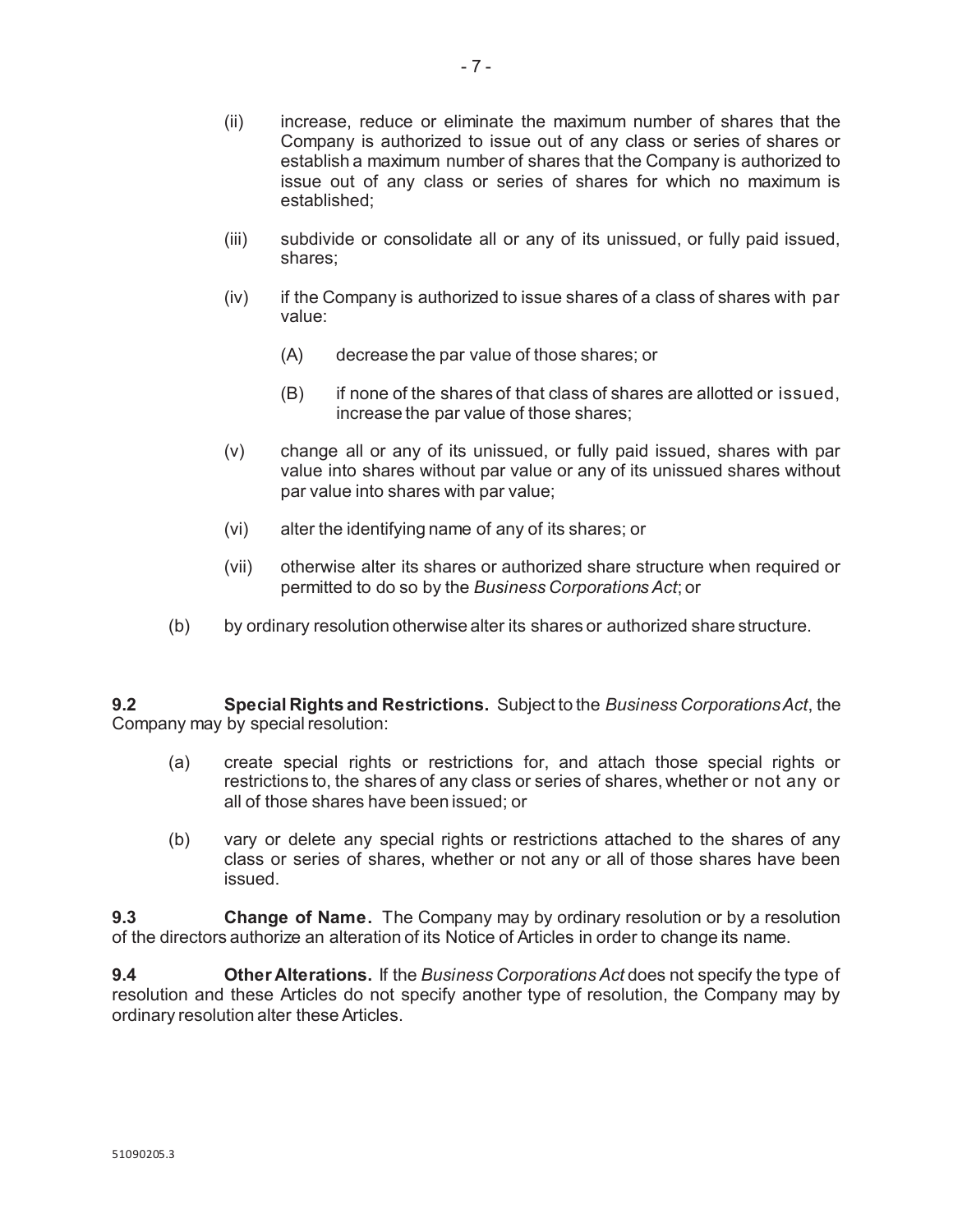**10.1 Annual General Meetings.** Unless an annual general meeting is deferred or waived in accordance with the *Business Corporations Act*, the Company must hold its first annual general meeting within 18 months after the date on which it was incorporated or otherwise recognized, and after that must hold an annual general meeting at least once in each calendar year and not more than 15 months after the last annual reference date at such time and place as may be determined by the directors.

**10.2 Resolution Instead of Annual General Meeting.** If all the shareholders who are entitled to vote at an annual general meeting consent by a unanimous resolution under the *Business Corporations Act* to all of the business that is required to be transacted at that annual general meeting, the annual general meeting is deemed to have been held on the date of the unanimous resolution. The shareholders must, in any unanimous resolution passed under this Article 10.2, select as the Company's annual reference date a date that would be appropriate for the holding of the applicable annual general meeting.

**10.3 Calling of Meetings of Shareholders.** The directors may, whenever they think fit, call a meeting of shareholders.

**10.4 Notice for Meetings of Shareholders.** The Company must send notice of the date, time and location of any meeting of shareholders, in the manner provided in these Articles, or in such other manner, if any, as may be prescribed by ordinary resolution (whether previous notice of the resolution has been given or not), to each shareholder entitled to attend the meeting, to each director and to the auditor of the Company, unless these Articles otherwise provide, at least the following number of days before the meeting:

- (a) if and for so long as the Company is a public company, 21 days;
- (b) otherwise, 10 days.

**10.5 Record Date for Notice.** The directors may set a date as the record date for the purpose of determining shareholders entitled to notice of any meeting of shareholders. The record date must not precede the date on which the meeting is to be held by more than two months or, in the case of a general meeting requisitioned by shareholders under the *Business Corporations Act*, by more than four months. The record date must not precede the date on which the meeting is held by fewer than:

- (a) if and for so long as the Company is a public company, 21 days;
- (b) otherwise, 10 days.

If no record date is set, the record date is 5 p.m. on the day immediately preceding the first date on which the notice is sent or, if no notice is sent, the beginning of the meeting.

**10.6 Record Date for Voting.** The directors may set a date as the record date for the purpose of determining shareholders entitled to vote at any meeting of shareholders. The record date must not precede the date on which the meeting is to be held by more than two months or, in the case of a general meeting requisitioned by shareholders under the *Business Corporations Act*, by more than four months. If no record date is set, the record date is 5 p.m. on the day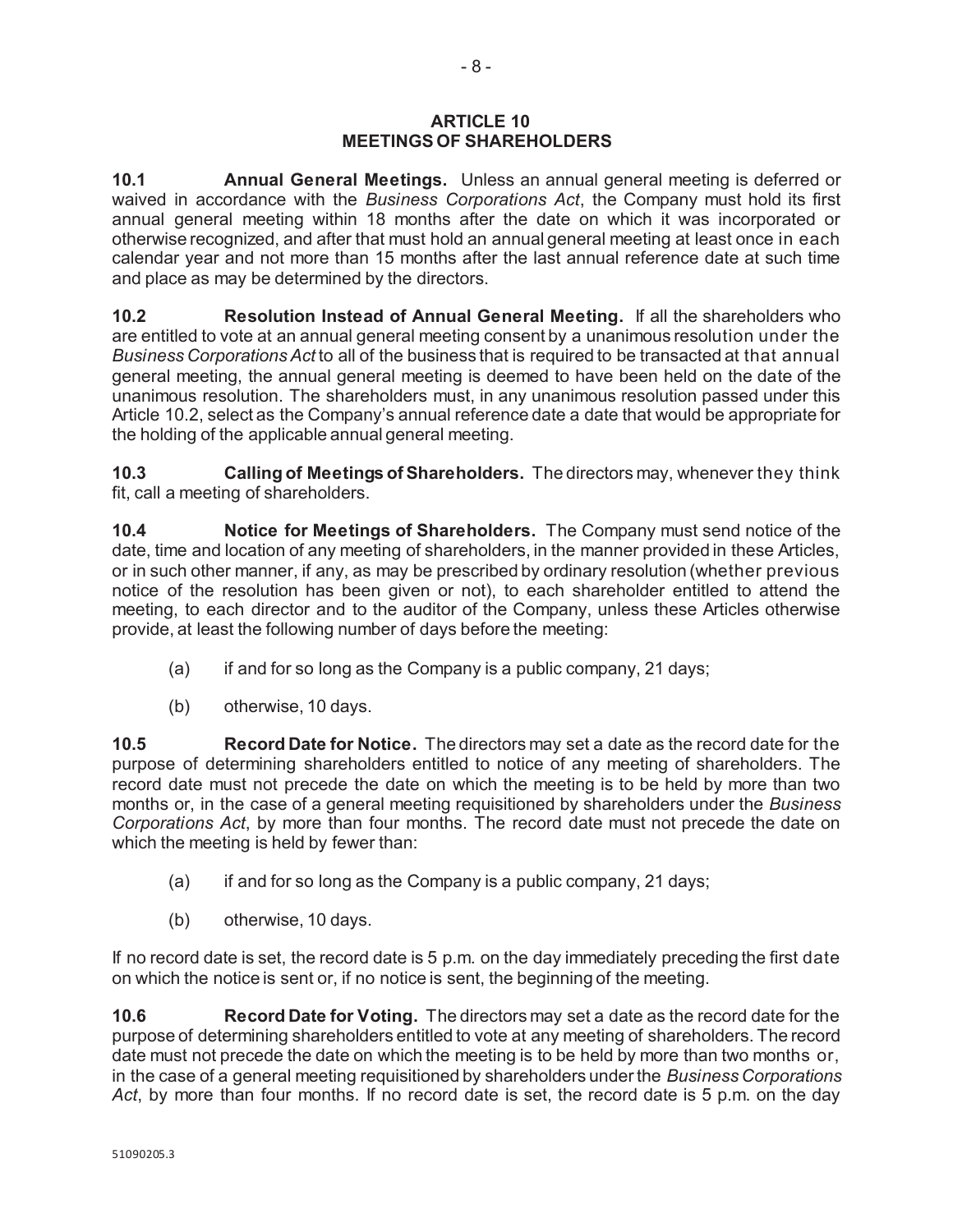immediately preceding the first date on which the notice is sent or, if no notice is sent, the beginning of the meeting.

**10.7 Failure to Give Notice and Waiver of Notice.** The accidental omission to send notice of any meeting to, or the non-receipt of any notice by, any of the persons entitled to notice does not invalidate any proceedings at that meeting. Any person entitled to notice of a meeting of shareholders may, in writing or otherwise, waive or reduce the period of notice of such meeting.

**10.8 Notice of Special Business at Meetings of Shareholders.** If a meeting of shareholders is to consider special business within the meaning of Article 11.1, the notice of meeting must:

- (a) state the general nature of the special business; and
- (b) if the special business includes considering, approving, ratifying, adopting or authorizing any document or the signing of or giving of effect to any document, have attached to it a copy of the document or state that a copy of the document will be available for inspection by shareholders:
	- (i) at the Company's records office, or at such other reasonably accessible location in British Columbia as is specified in the notice; and
	- (ii) during statutory business hours on any one or more specified days before the day set for the holding of the meeting.

## **ARTICLE 11 PROCEEDINGS AT MEETINGS OF SHAREHOLDERS**

**11.1 Special Business.** At a meeting of shareholders, the following business is special business:

- (a) at a meeting of shareholders that is not an annual general meeting, all business is special business except business relating to the conduct of or voting at the meeting;
- (b) at an annual general meeting, all business is special business except for the following:
	- (i) business relating to the conduct of or voting at the meeting;
	- (ii) consideration of any financial statements of the Company presented to the meeting;
	- (iii) consideration of any reports of the directors or auditor;
	- (iv) the setting or changing of the number of directors;
	- (v) the election or appointment of directors;
	- (vi) the appointment of an auditor;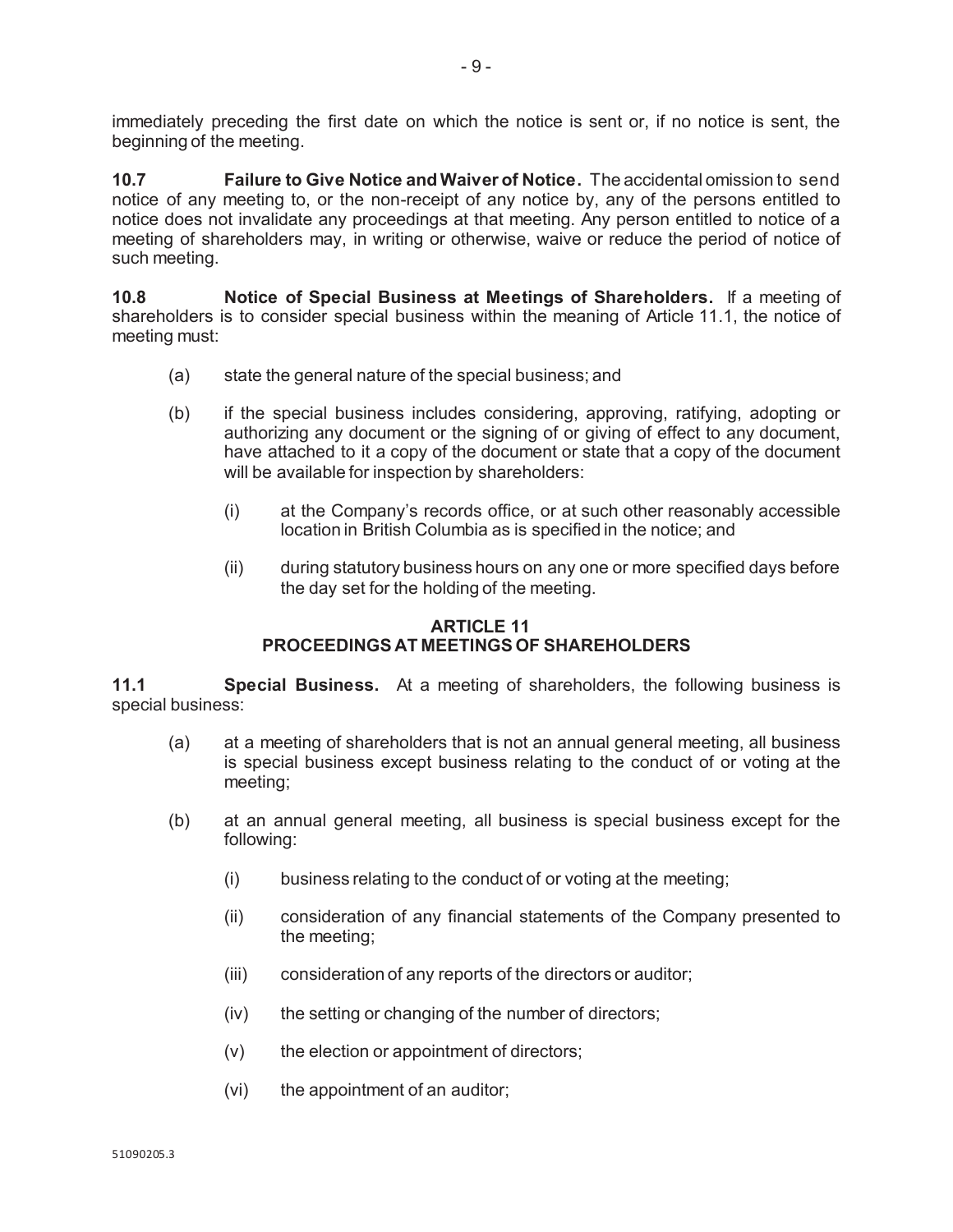- (viii) business arising out of a report of the directors not requiring the passing of a special resolution or an exceptional resolution;
- (ix) any other business which, under these Articles or the *Business Corporations Act*, may be transacted at a meeting of shareholders without prior notice of the business being given to the shareholders.

**11.2 Special Majority.** The majority of votes required for the Company to pass a special resolution at a meeting of shareholders is two-thirds (2/3) of the votes cast on the resolution.

**11.3 Quorum.** Subject to the special rights and restrictions attached to the shares of any class or series of shares, the quorum for the transaction of business at a meeting of shareholders is one person present or represented by proxy.

**11.4 One Shareholder May Constitute Quorum.** If there is only one shareholder entitled to vote at a meeting of shareholders:

- (a) the quorum is one person who is, or who represents by proxy, that shareholder, and
- (b) that shareholder, present in person or by proxy, may constitute the meeting.

**11.5 Other Persons May Attend.** The directors, the president (if any), the secretary (if any), the assistant secretary (if any), any lawyer for the Company, the auditor of the Company and any other persons invited by the directors are entitled to attend any meeting of shareholders, but if any of those persons does attend a meeting of shareholders, that person is not to be counted in the quorum and is not entitled to vote at the meeting unless that person is a shareholder or proxy holder entitled to vote at the meeting.

**11.6 Requirement of Quorum.** No business, other than the election of a chair of the meeting and the adjournment of the meeting, may be transacted at any meeting of shareholders unless a quorum of shareholders entitled to vote is present at the commencement of the meeting, but such quorum need not be present throughout the meeting.

**11.7 Lack of Quorum.** If, within one-half hour from the time set for the holding of a meeting of shareholders, a quorum is not present:

- (a) in the case of a general meeting requisitioned by shareholders, the meeting is dissolved, and
- (b) in the case of any other meeting of shareholders, the meeting stands adjourned to the same day in the next week at the same time and place.

**11.8 Lack of Quorum at Succeeding Meeting.** If, at the meeting to which the meeting referred to in Article 11.7(b) was adjourned, a quorum is not present within one-half hour from the time set for the holding of the meeting, the person or persons present and being, or representing by proxy, one or more shareholders entitled to attend and vote at the meeting constitute a quorum.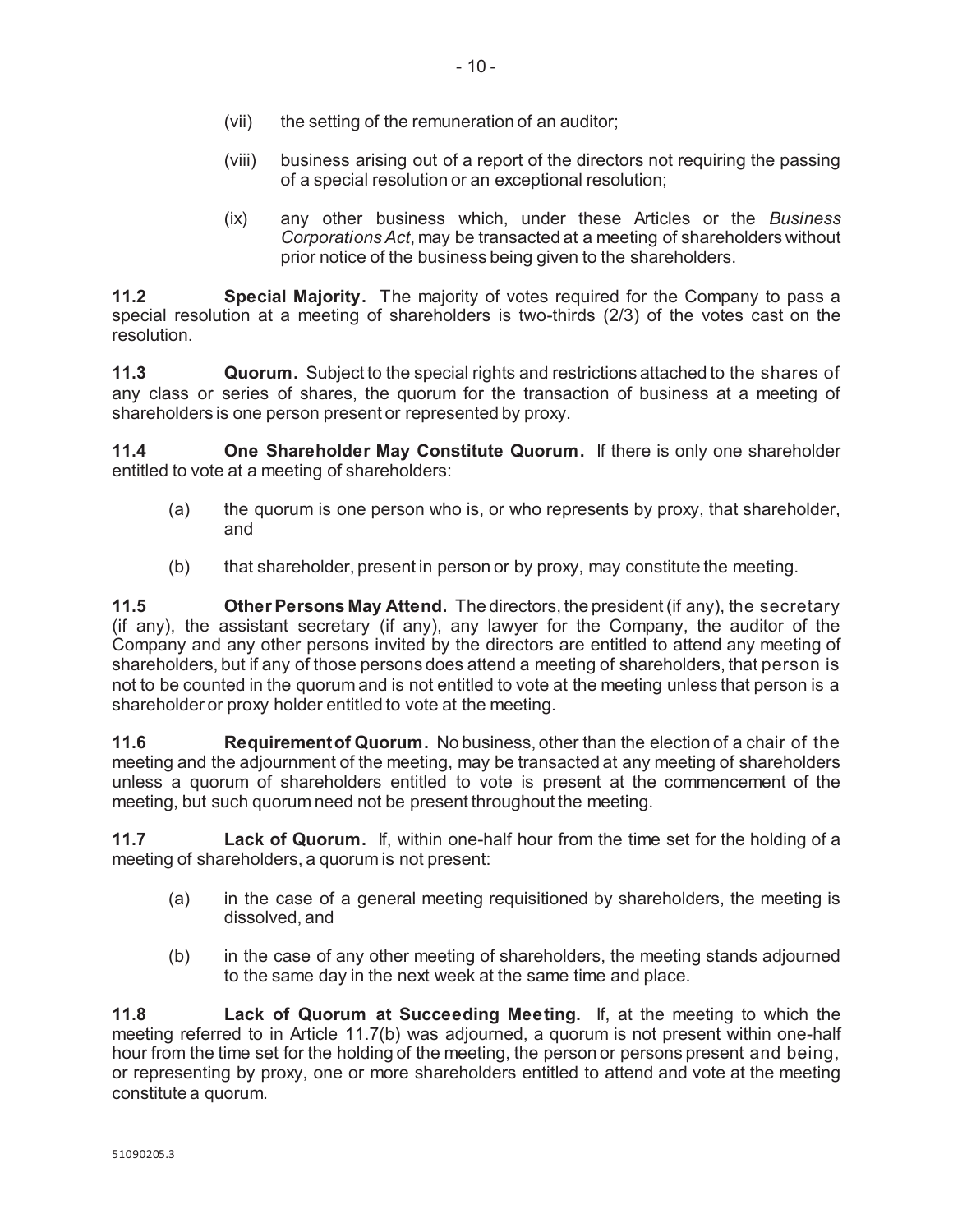**11.9 Chair.** The following individual is entitled to preside as chair at a meeting of shareholders:

- (a) the chair of the board, if any; or
- (b) if the chair of the board is absent or unwilling to act as chair of the meeting, the president, if any.

**11.10 Selection of Alternate Chair.** If, at any meeting of shareholders, there is no chair of the board or president present within 15 minutes after the time set for holding the meeting, or if the chair of the board and the president are unwilling to act as chair of the meeting, or if the chair of the board and the president have advised the secretary, if any, or any director present at the meeting, that they will not be present at the meeting, the directors present must choose one of their number to be chair of the meeting or if all of the directors present decline to take the chair or fail to so choose or if no director is present, the shareholders entitled to vote at the meeting who are present in person or by proxy may choose any person present at the meeting to chair the meeting.

**11.11 Adjournments.** The chair of a meeting of shareholders may, and if so directed by the meeting must, adjourn the meeting from time to time and from place to place, but no business may be transacted at any adjourned meeting other than the business left unfinished at the meeting from which the adjournment took place.

**11.12** Notice of Adjourned Meeting. It is not necessary to give any notice of an adjourned meeting or of the business to be transacted at an adjourned meeting of shareholders except that, when a meeting is adjourned for 30 days or more, notice of the adjourned meeting must be given as in the case of the original meeting.

**11.13 Decision by Show of Hands or Poll.** Subject to the *Business Corporations Act*, every motion put to a vote at a meeting of shareholders will be decided on a show of hands unless a poll, before or on the declaration of the result of the vote by show of hands, is directed by the chair or demanded by at least one shareholder entitled to vote who is present in person or by proxy.

**11.14 Declaration of Result.** The chair of a meeting of shareholders must declare to the meeting the decision on every question in accordance with the result of the show of hands or the poll, as the case may be, and that decision must be entered in the minutes of the meeting. A declaration of the chair that a resolution is carried by the necessary majority or is defeated is, unless a poll is directed by the chair or demanded under Article 11.13, conclusive evidence without proof of the number or proportion of the votes recorded in favour of or against the resolution.

**11.15 Motion Need Not be Seconded.** No motion proposed at a meeting of shareholders need be seconded unless the chair of the meeting rules otherwise, and the chair of any meeting of shareholders is entitled to propose or second a motion.

**11.16 Casting Vote.** In case of an equality of votes, the chair of a meeting of shareholders does not, either on a show of hands or on a poll, have a second or casting vote in addition to the vote or votes to which the chair may be entitled as a shareholder.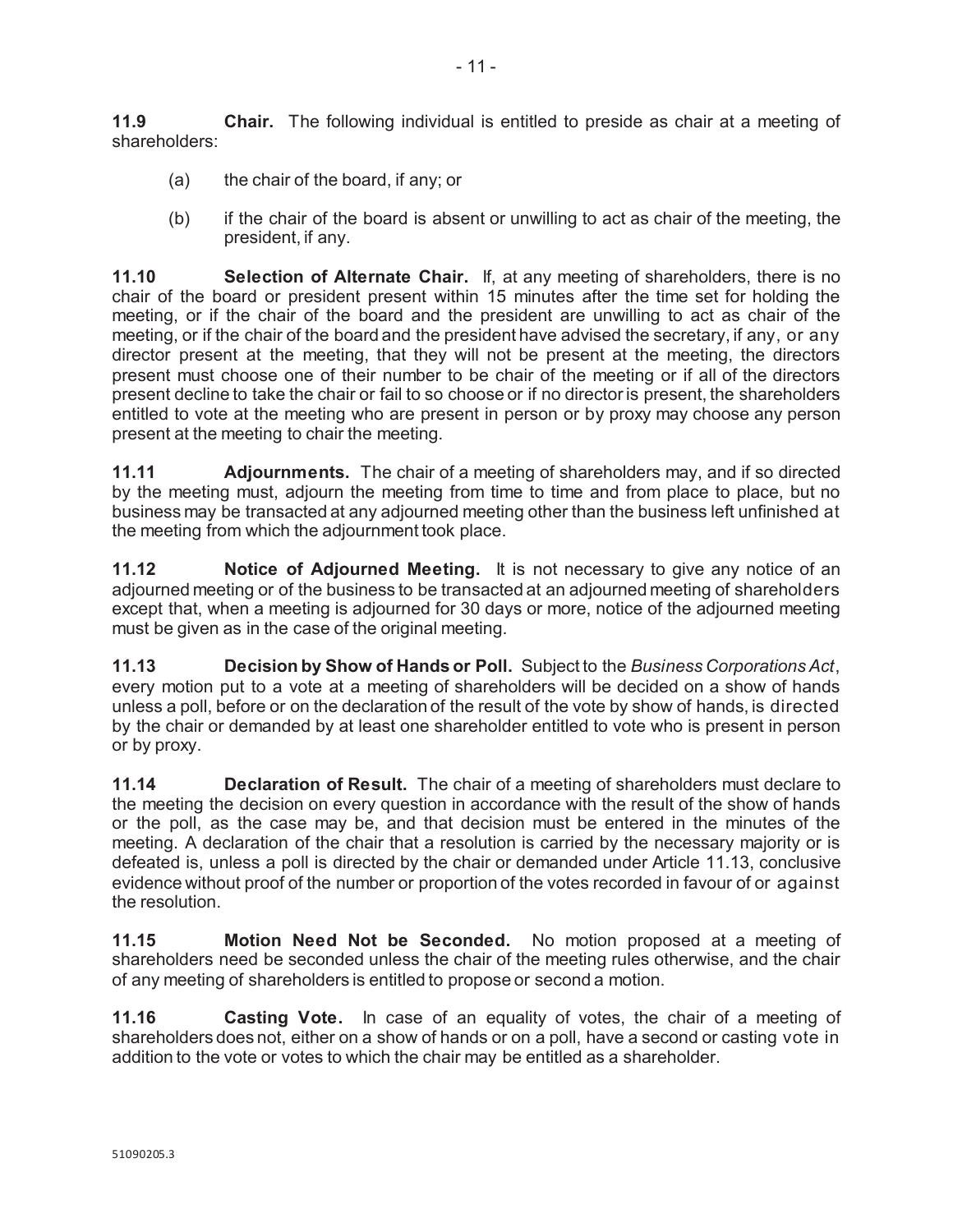- (a) the poll must be taken:
	- (i) at the meeting, or within seven days after the date of the meeting, as the chair of the meeting directs; and
	- (ii) in the manner, at the time and at the place that the chair of the meeting directs;
- (b) the result of the poll is deemed to be the decision of the meeting at which the poll is demanded; and
- (c) the demand for the poll may be withdrawn by the person who demanded it.

**11.18 Demand for Poll on Adjournment.** A poll demanded at a meeting of shareholders on a question of adjournment must be taken immediately at the meeting.

**11.19 Chair Must Resolve Dispute.** In the case of any dispute as to the admission or rejection of a vote given on a poll, the chair of the meeting must determine the dispute, and his or her determination made in good faith is final and conclusive.

**11.20 Casting of Votes.** On a poll, a shareholder entitled to more than one vote need not cast all the votes in the same way.

**11.21 Demand for Poll.** No poll may be demanded in respect of the vote by which a chair of a meeting of shareholders is elected.

**11.22 Demand for Poll Not to Prevent Continuance of Meeting.** The demand for a poll at a meeting of shareholders does not, unless the chair of the meeting so rules, prevent the continuation of a meeting for the transaction of any business other than the question on which a poll has been demanded.

**11.23 Retention of Ballots and Proxies.** The Company must, for at least three months after a meeting of shareholders, keep each ballot cast on a poll and each proxy voted at the meeting, and, during that period, make them available for inspection during normal business hours by any shareholder or proxy holder entitled to vote at the meeting. At the end of such three month period, the Company may destroy such ballots and proxies.

**11.24 Meeting by Telephone or Other Communications Medium.** A shareholder or proxy holder may participate in a meeting of the shareholders in person or by telephone if all shareholders or proxy holders participating in the meeting, whether in person or by telephone or other communications medium, are able to communicate with each other. A shareholder or proxy holder may participate in a meeting of the shareholders by a communications medium other than telephone if all shareholders or proxy holders participating in the meeting, whether in person or by telephone or other communications medium, are able to communicate with each other and if all shareholders or proxy holders who wish to participate in the meeting agree to such participation. A shareholder or proxy holder who participates in a meeting in a manner contemplated by this Article 11.24 is deemed for all purposes of the *Business Corporations Act* and these Articles to be present at the meeting and to have agreed to participate in that manner.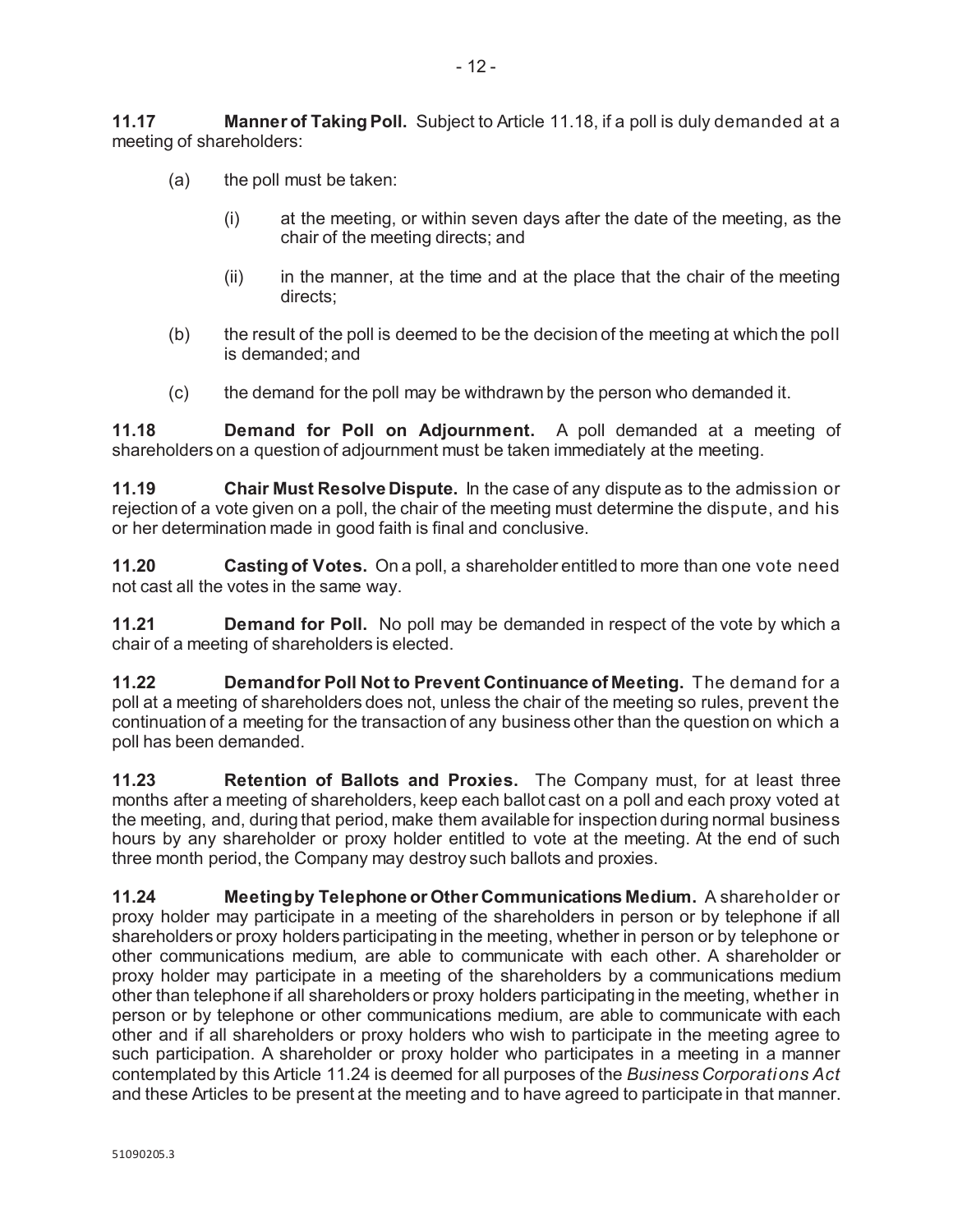#### **ARTICLE 12 VOTES OF SHAREHOLDERS**

**12.1 Number of Votes by Shareholder or by Shares.** Subject to any special rights or restrictions attached to any shares and to the restrictions imposed on joint shareholders under Article 12.3:

- (a) on a vote by show of hands, every person present who is a shareholder or proxy holder and entitled to vote on the matter has one vote; and
- (b) on a poll, every shareholder entitled to vote on the matter has one vote in respect of each share entitled to be voted on the matter and held by that shareholder and may exercise that vote either in person or by proxy.

**12.2 Votes of Persons in Representative Capacity.** A person who is not a shareholder may vote at a meeting of shareholders, whether on a show of hands or on a poll, and may appoint a proxy holder to act at the meeting, if, before doing so, the person satisfies the chair of the meeting, or the directors, that the person is a legal personal representative or a trustee in bankruptcy for a shareholder who is entitled to vote at the meeting.

**12.3 Votes by Joint Holders.** If there are joint shareholders registered in respect of any share:

- (a) any one of the joint shareholders may vote at any meeting, either personally or by proxy, in respect of the share as if that joint shareholder were solely entitled to it; or
- (b) if more than one of the joint shareholders is present at any meeting, personally or by proxy, and more than one of them votes in respect of that share, then only the vote of the joint shareholder present whose name stands first on the central securities register in respect of the share will be counted.

**12.4 Legal Personal Representatives as Joint Shareholders.** Two or more legal personal representatives of a shareholder in whose sole name any share is registered are, for the purposes of Article 12.3, deemed to be joint shareholders.

**12.5 Representative of a Corporate Shareholder.** If a corporation, that is not a subsidiary of the Company, is a shareholder, that corporation may appoint a person to act as its representative at any meeting of shareholders of the Company, and:

- $(a)$  for that purpose, the instrument appointing a representative must:
	- (i) be received at the registered office of the Company or at any other place specified, in the notice calling the meeting, for the receipt of proxies, at least the number of business days specified in the notice for the receipt of proxies, or if no number of days is specified, two business days before the day set for the holding of the meeting; or
	- (ii) be provided, at the meeting, to the chair of the meeting or to a person designated by the chair of the meeting;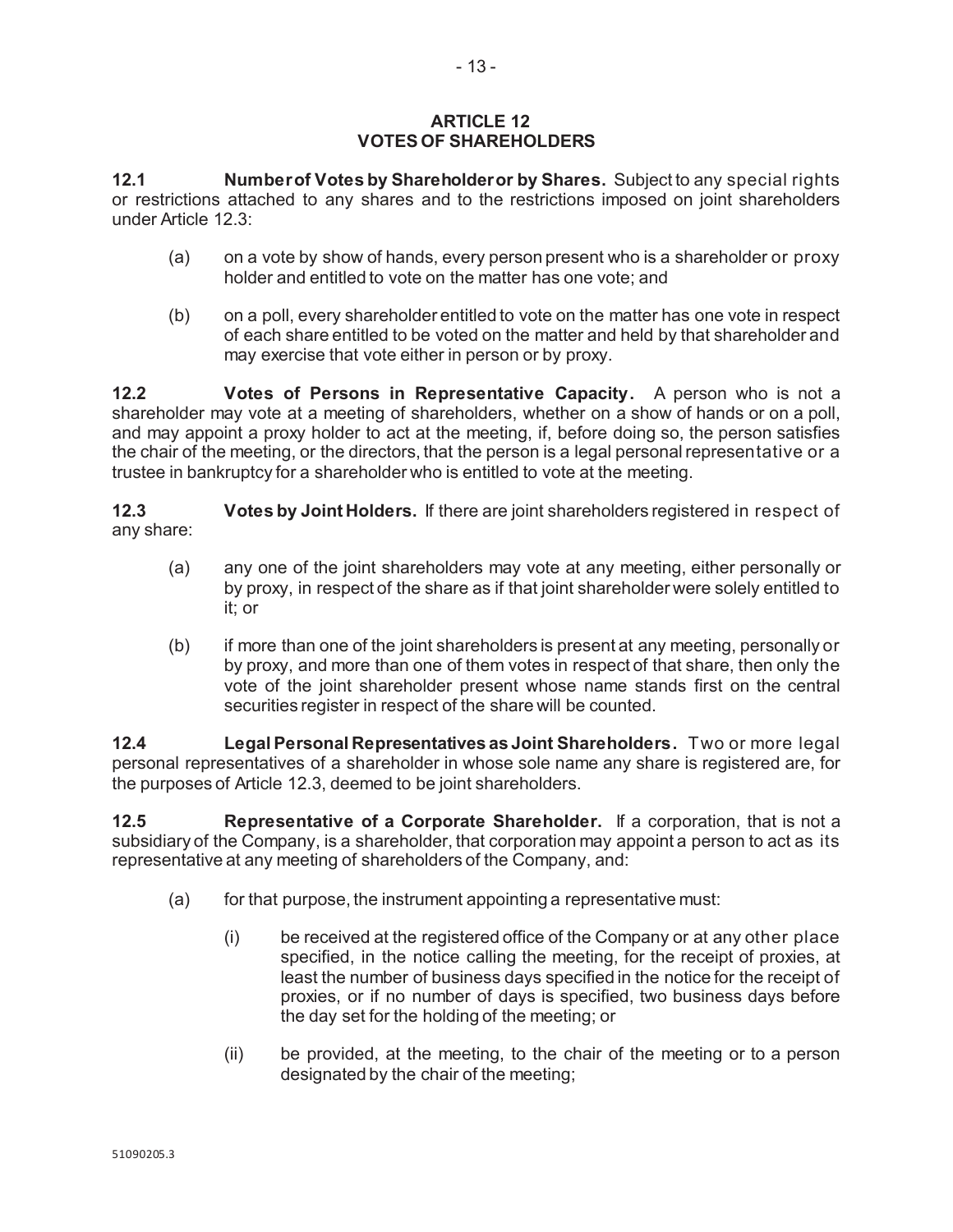- $(b)$  if a representative is appointed under this Article 12.5:
	- (i) the representative is entitled to exercise in respect of and at that meeting the same rights on behalf of the corporation that the representative represents as that corporation could exercise if it were a shareholder who is an individual, including, without limitation, the right to appoint a proxy holder; and
	- (ii) the representative, if present at the meeting, is to be counted for the purpose of forming a quorum and is deemed to be a shareholder present in person at the meeting.

Evidence of the appointment of any such representative may be sent to the Company by written instrument, fax or any other method of transmitting legibly recorded messages. Notwithstanding the foregoing, a corporation that is a shareholder may appoint a proxyholder.

**12.6 Proxy Provisions Do Not Apply to All Companies.** Articles 12.7 to 12.15 do not apply to the Company if and for so long as it is a public company or a pre-existing reporting company which has the Statutory Reporting Company Provisions as part of its Articles or to which the Statutory Reporting Company Provisions apply.

**12.7 Appointment of Proxy Holders.** Every shareholder of the Company, including a corporation that is a shareholder but not a subsidiary of the Company, entitled to vote at a meeting of shareholders of the Company may, by proxy, appoint one or more (but not more than five) proxy holders to attend and act at the meeting in the manner, to the extent and with the powers conferred by the proxy.

**12.8 Alternate Proxy Holders.** A shareholder may appoint one or more alternate proxy holders to act in the place of an absent proxy holder.

**12.9 When Proxy Holder Need Not Be Shareholder.** A person must not be appointed as a proxy holder unless the person is a shareholder, although a person who is not a shareholder may be appointed as a proxy holder if:

- (a) the person appointing the proxy holder is a corporation or a representative of a corporation appointed under Article 12.5;
- (b) the Company has at the time of the meeting for which the proxy holder is to be appointed only one shareholder entitled to vote at the meeting; or
- (c) the shareholders present in person or by proxy at and entitled to vote at the meeting for which the proxy holder is to be appointed, by a resolution on which the proxy holder is not entitled to vote but in respect of which the proxy holder is to be counted in the quorum, permit the proxy holder to attend and vote at the meeting.
- **12.10 Deposit of Proxy.** A proxy for a meeting of shareholders must:
	- (a) be received at the registered office of the Company or at any other place specified, in the notice calling the meeting, for the receipt of proxies, at least the number of business days specified in the notice, or if no number of days is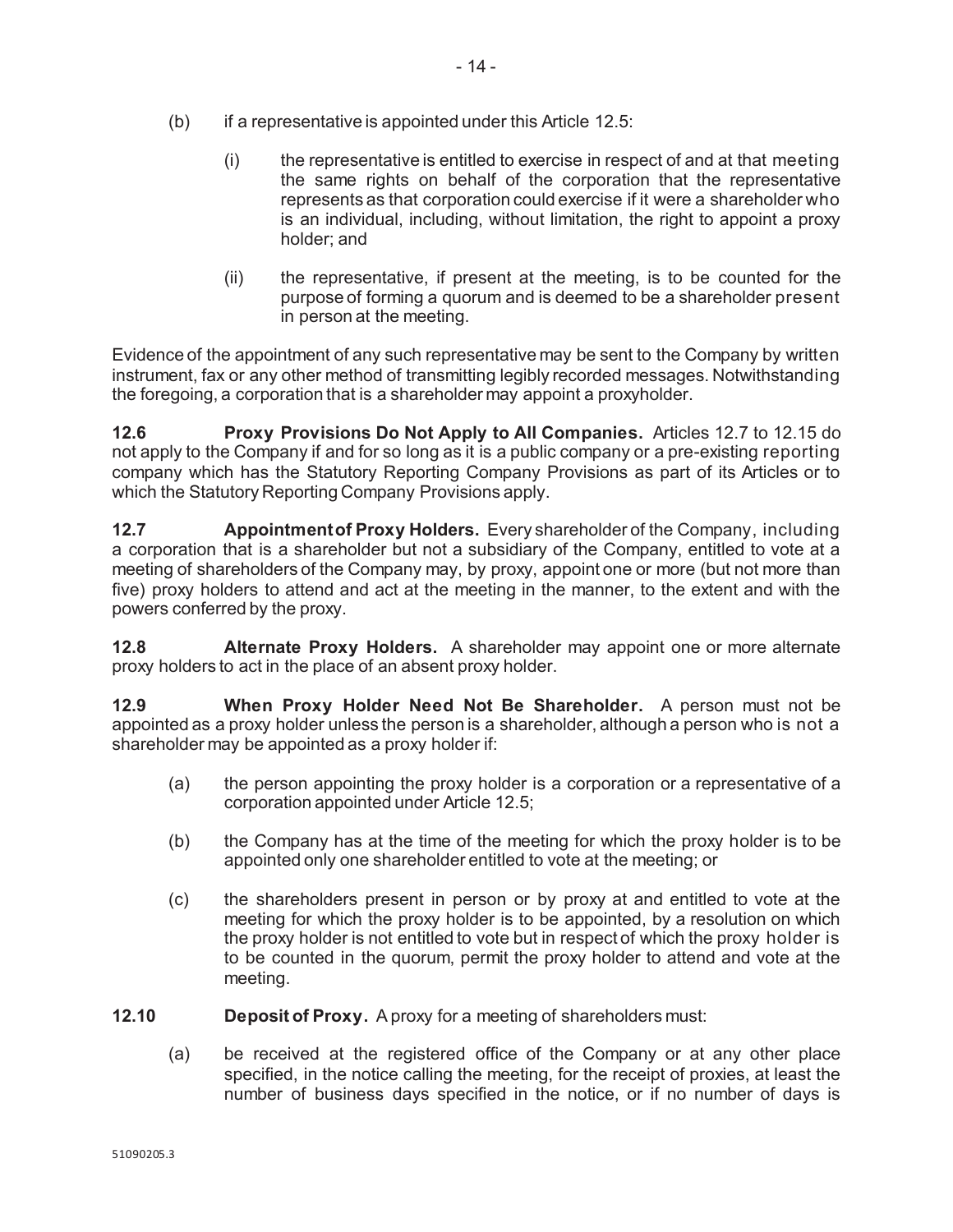specified, two business days before the day set for the holding of the meeting or any adjourned meeting; or

(b) unless the notice provides otherwise, be provided, at the meeting, to the chair of the meeting or to a person designated by the chair of the meeting or adjourned meeting.

A proxy may be sent to the Company by written instrument, fax or any other method of transmitting legibly recorded messages.

**12.11 Validity of Proxy Vote.** A vote given in accordance with the terms of a proxy is valid notwithstanding the death or incapacity of the shareholder giving the proxy and despite the revocation of the proxy or the revocation of the authority under which the proxy is given, unless notice in writing of that death, incapacity or revocation is received:

- (a) at the registered office of the Company, at any time up to and including the last business day before the day set for the holding of the meeting at which the proxy is to be used; or
- (b) by the chair of the meeting, before the vote is taken.

**12.12 Form of Proxy.** A proxy, whether for a specified meeting or otherwise, must be either in the following form or in any other form approved by the directors or the chair of the meeting:

## *[Name of Company]*  (the "Company")

The undersigned, being a shareholder of the Company, hereby appoints *[name]* or, failing that person, *[name]*, as proxy holder for the undersigned to attend, act and vote for and on behalf of the undersigned at the meeting of shareholders of the Company to be held on *[month, day, year]* and at any adjournment of that meeting.

Number of shares in respect of which this proxy is given (if no number is specified, then this proxy if given in respect of all shares registered in the name of the shareholder):

Signed this \_\_\_\_\_\_\_ day of \_\_\_\_\_\_\_\_\_\_, \_\_\_\_\_.

(Signature of shareholder)

(Name of shareholder - printed)

**12.13 Revocation of Proxy.** Subject to Article 12.14, every proxy may be revoked by an instrument in writing that is: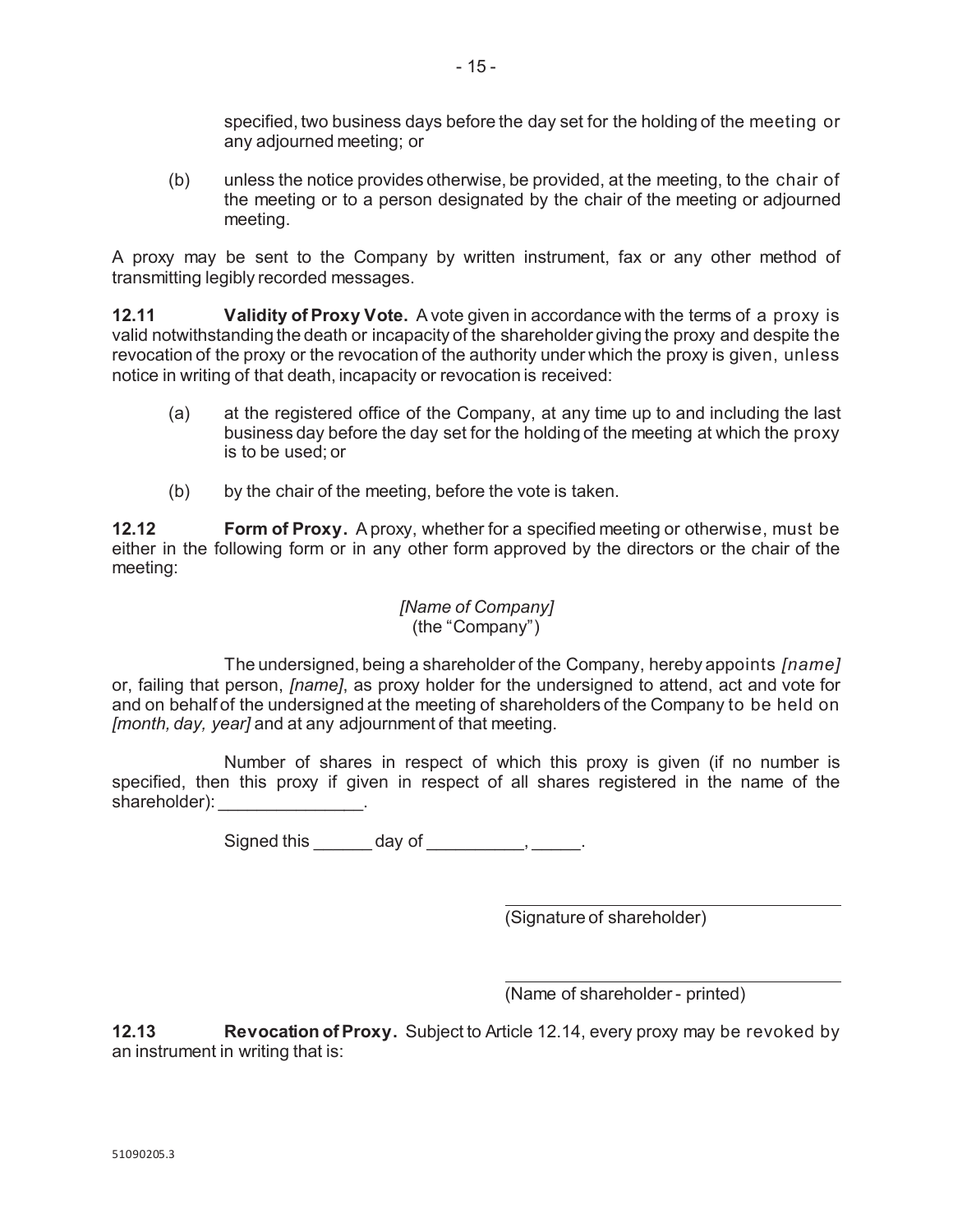- (a) received at the registered office of the Company at any time up to and including the last business day before the day set for the holding of the meeting or any adjourned meeting at which the proxy is to be used; or
- (b) provided, at the meeting or any adjourned meeting, to the chair of the meeting or adjourned meeting.

**12.14 Revocation of Proxy Must Be Signed.** An instrument referred to in Article 12.13 must be signed as follows:

- (a) if the shareholder for whom the proxy holder is appointed is an individual, the instrument must be signed by the shareholder or his or her legal personal representative or trustee in bankruptcy;
- (b) if the shareholder for whom the proxy holder is appointed is a corporation, the instrument must be signed by the corporation or by a representative appointed for the corporation under Article 12.5.

**12.15 Production of Evidence of Authority to Vote.** The chair of any meeting of shareholders may, but need not, inquire into the authority of any person to vote at the meeting and may, but need not, demand from that person production of evidence as to the existence of the authority to vote.

## **ARTICLE 13 DIRECTORS**

**13.1 First Directors; Number of Directors.** The first directors are the persons designated as directors of the Company in the Notice of Articles that applies to the Company when it is recognized under the *Business Corporations Act*. The number of directors, excluding additional directors appointed under Article 14.8, is set at:

- (a) subject to paragraphs (b) and (c), the number of directors that is equal to the number of the Company's first directors;
- (b) if the Company is a public company, the greater of three and the most recently set of:
	- (i) the number of directors set by ordinary resolution (whether or not previous notice of the resolution was given); and
	- (ii) the number of directors set under Article 14.4;
- $(c)$  if the Company is not a public company, the most recently set of:
	- (i) the number of directors set by ordinary resolution (whether or not previous notice of the resolution was given); and
	- (ii) the number of directors set under Article 14.4.

**13.2 Change in Number of Directors.** If the number of directors is set under Articles 13.1(b)(i) or 13.1(c)(i):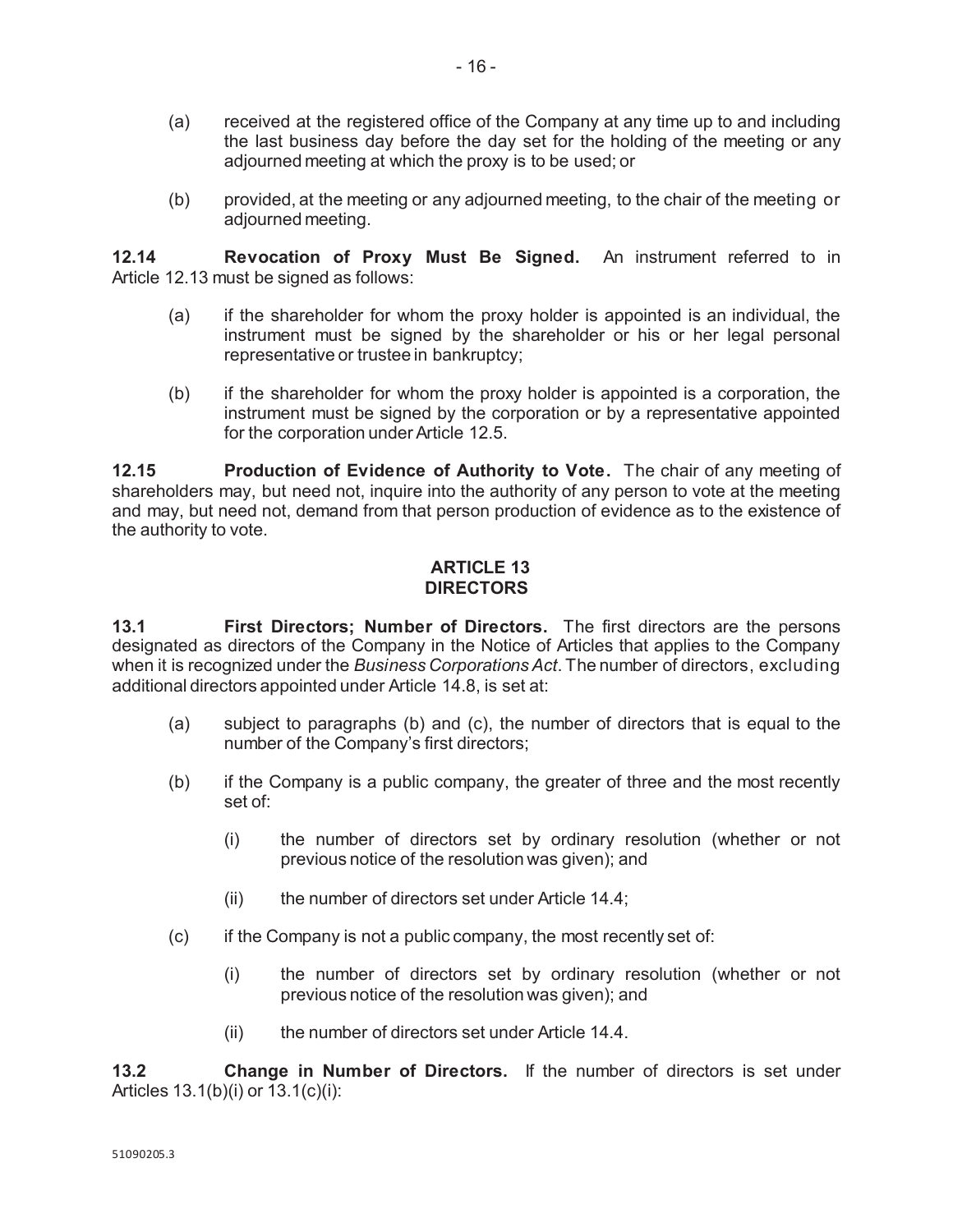- (a) the shareholders may elect or appoint the directors needed to fill any vacancies in the board of directors up to that number;
- (b) if the shareholders do not elect or appoint the directors needed to fill any vacancies in the board of directors up to that number contemporaneously with the setting of that number, then the directors may appoint, or the shareholders may elect or appoint, directors to fill those vacancies.

**13.3 Directors' Acts Valid Despite Vacancy.** An act or proceeding of the directors is not invalid merely because fewer than the number of directors set or otherwise required under these Articles is in office.

**13.4 Qualifications of Directors.** A director is not required to hold a share in the capital of the Company as qualification for his or her office but must be qualified as required by the *Business Corporations Act* to become, act or continue to act as a director.

**13.5 Remuneration of Directors.** The directors are entitled to the remuneration for acting as directors, if any, as the directors may from time to time determine. If the directors so decide, the remuneration of the directors, if any, may be determined by the shareholders. That remuneration may be in addition to any salary or other remuneration paid to any officer or employee of the Company as such, who is also a director.

**13.6 Reimbursement of Expenses of Directors.** The Company must reimburse each director for the reasonable expenses that he or she may incur in and about the business of the Company.

**13.7 Special Remuneration for Directors.** If any director performs any professional or other services for the Company that in the opinion of the directors are outside the ordinary duties of a director, or if any director is otherwise specially occupied in or about the Company's business, he or she may be paid remuneration fixed by the directors, or, at the option of that director, fixed by ordinary resolution, and such remuneration may be either in addition to, or in substitution for, any other remuneration that he or she may be entitled to receive.

**13.8 Gratuity, Pension or Allowance on Retirement of Director.** Unless otherwise determined by ordinary resolution, the directors on behalf of the Company may pay a gratuity or pension or allowance on retirement to any director who has held any salaried office or place of profit with the Company or to his or her spouse or dependants and may make contributions to any fund and pay premiums for the purchase or provision of any such gratuity, pension or allowance.

# **ARTICLE 14 ELECTION AND REMOVAL OF DIRECTORS**

**14.1 Election at Annual General Meeting.** At every annual general meeting and in every unanimous resolution contemplated by Article 10.2:

(a) the shareholders entitled to vote at the annual general meeting for the election of directors must elect, or in the unanimous resolution appoint, a board of directors consisting of the number of directors for the time being set under these Articles; and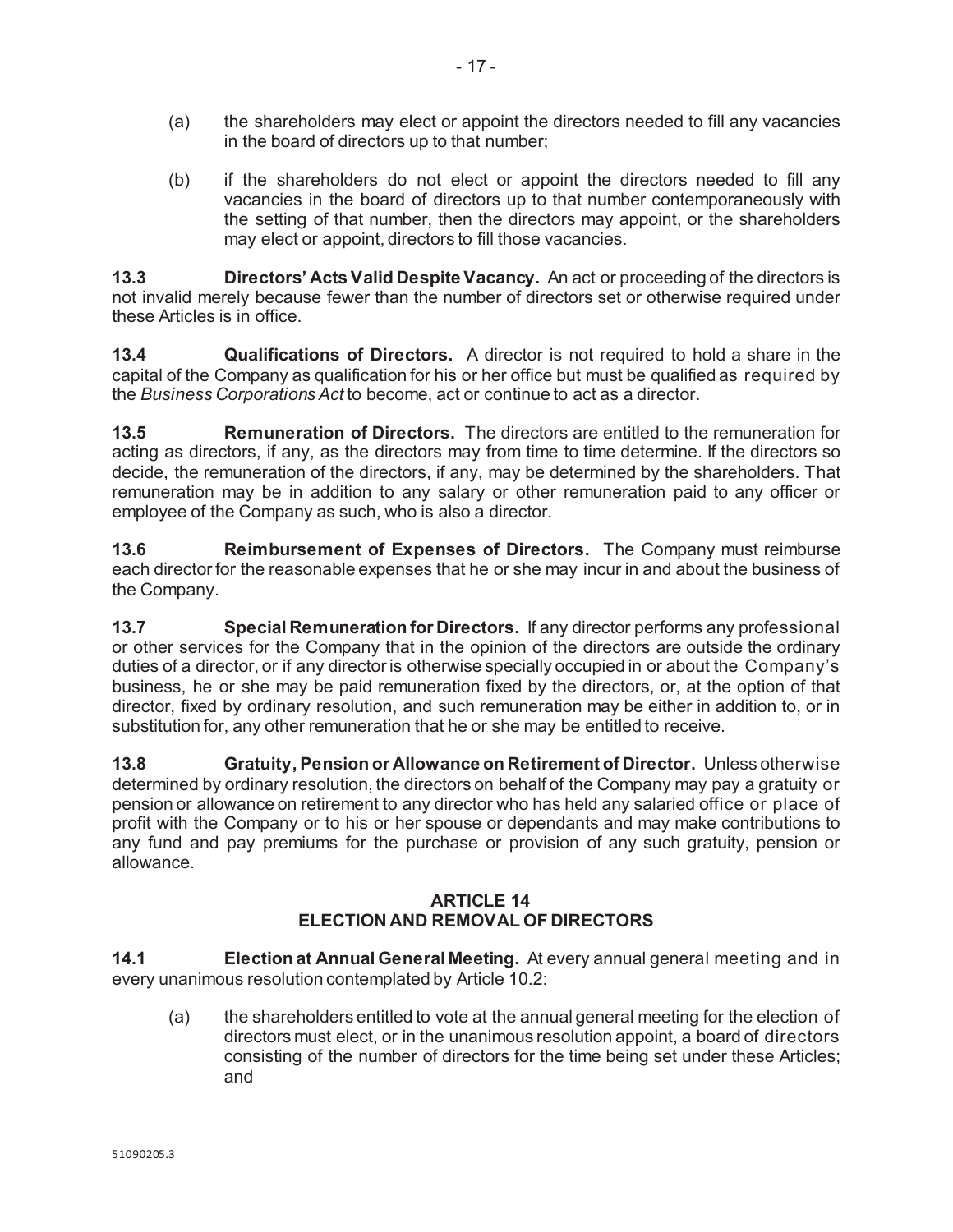(b) all the directors cease to hold office immediately before the election or appointment of directors under paragraph (a), but are eligible for re-election or re-appointment.

**14.2 Consent to be a Director.** No election, appointment or designation of an individual as a director is valid unless:

- (a) that individual consents to be a director in the manner provided for in the *Business Corporations Act*;
- (b) that individual is elected or appointed at a meeting at which the individual is present and the individual does not refuse, at the meeting, to be a director; or
- (c) with respect to first directors, the designation is otherwise valid under the *Business Corporations Act*.

#### **14.3 Failure to Elect or Appoint Directors.** If:

- (a) the Company fails to hold an annual general meeting, and all the shareholders who are entitled to vote at an annual general meeting fail to pass the unanimous resolution contemplated by Article 10.2, on or before the date by which the annual general meeting is required to be held under the *Business Corporations Act*; or
- (b) the shareholders fail, at the annual general meeting or in the unanimous resolution contemplated by Article 10.2, to elect or appoint any directors;

then each director then in office continues to hold office until the earlier of:

- (c) the date on which his or her successor is elected or appointed; and
- (d) the date on which he or she otherwise ceases to hold office under the *Business Corporations Act* or these Articles.

**14.4 Places of Retiring Directors Not Filled.** If, at any meeting of shareholders at which there should be an election of directors, the places of any of the retiring directors are not filled by that election, those retiring directors who are not re-elected and who are asked by the newly elected directors to continue in office will, if willing to do so, continue in office to complete the number of directors for the time being set pursuant to these Articles until further new directors are elected at a meeting of shareholders convened for that purpose. If any such election or continuance of directors does not result in the election or continuance of the number of directors for the time being set pursuant to these Articles, the number of directors of the Company is deemed to be set at the number of directors actually elected or continued in office.

**14.5 Directors May Fill Casual Vacancies.** Any casual vacancy occurring in the board of directors may be filled by the directors.

**14.6 Remaining Directors Power to Act.** The directors may act notwithstanding any vacancy in the board of directors, but if the Company has fewer directors in office than the number set pursuant to these Articles as the quorum of directors, the directors may only act for the purpose of appointing directors up to that number or of summoning a meeting of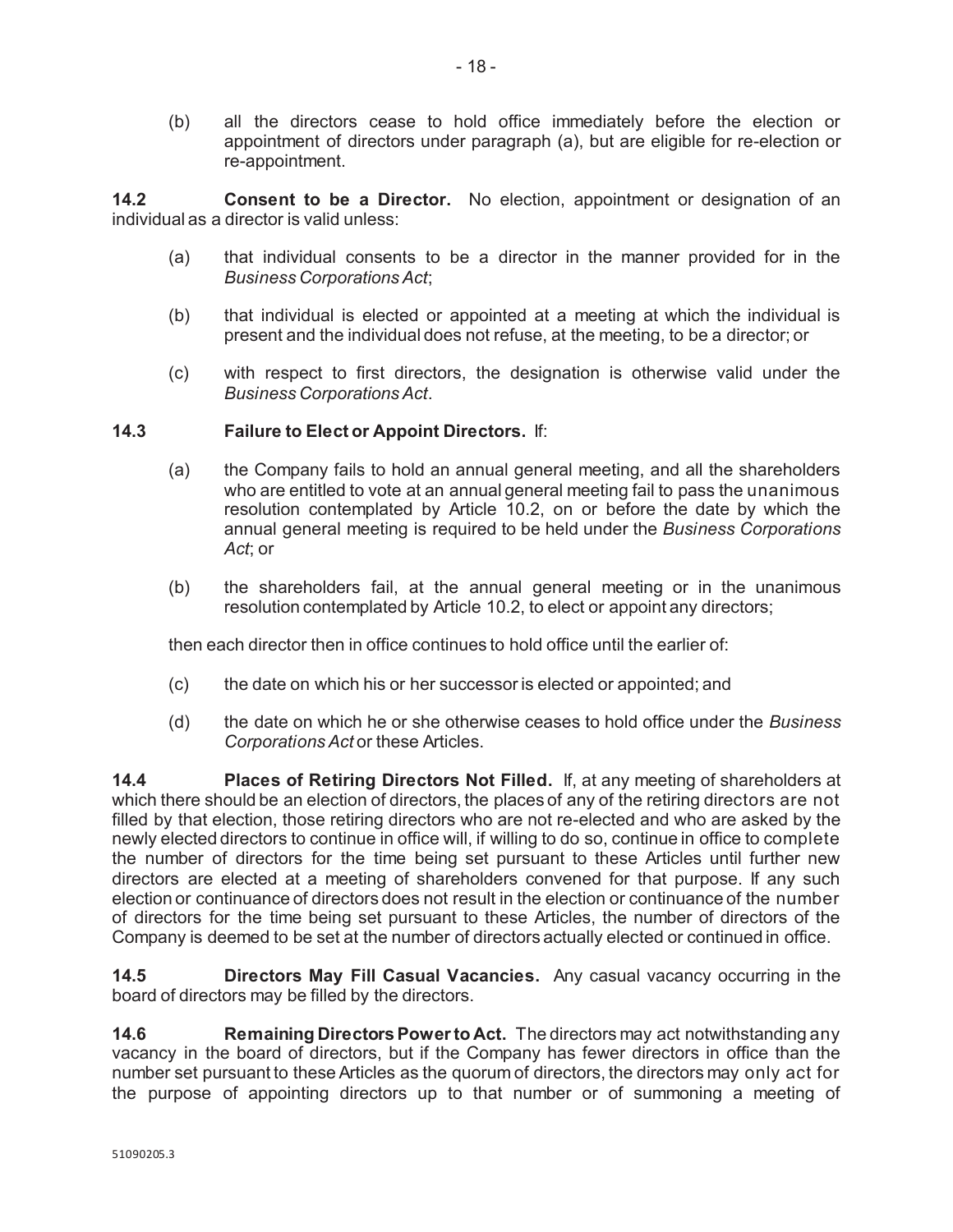shareholders for the purpose of filling any vacancies on the board of directors or, subject to the *Business Corporations Act*, for any other purpose.

**14.7 Shareholders May Fill Vacancies.** If the Company has no directors or fewer directors in office than the number set pursuant to these Articles as the quorum of directors, the shareholders may elect or appoint directors to fill any vacancies on the board of directors.

**14.8 Additional Directors.** Notwithstanding Articles 13.1 and 13.2, between annual general meetings or unanimous resolutions contemplated by Article 10.2, the directors may appoint one or more additional directors, but the number of additional directors appointed under this Article 14.8 must not at any time exceed:

- (a) one-third of the number of first directors, if, at the time of the appointments, one or more of the first directors have not yet completed their first term of office; or
- (b) in any other case, one-third of the number of the current directors who were elected or appointed as directors other than under this Article 14.8.

Any director so appointed ceases to hold office immediately before the next election or appointment of directors under Article 14.1(a), but is eligible for re-election or re-appointment

**14.9 Ceasing to be a Director.** A director ceases to be a director when:

- (a) the term of office of the director expires;
- (b) the director dies;
- (c) the director resigns as a director by notice in writing provided to the Company or a lawyer for the Company; or
- (d) the director is removed from office pursuant to Articles 14.10 or 14.11.

**14.10 Removal of Director by Shareholders.** The Company may remove any director before the expiration of his or her term of office by special resolution. In that event, the shareholders may elect, or appoint by ordinary resolution, a director to fill the resulting vacancy. If the shareholders do not elect or appoint a director to fill the resulting vacancy contemporaneously with the removal, then the directors may appoint or the shareholders may elect, or appoint by ordinary resolution, a director to fill that vacancy.

**14.11 Removal of Director by Directors.** The directors may remove any director before the expiration of his or her term of office if the director is convicted of an indictable offence, or if the director ceases to be qualified to act as a director of a company and does not promptly resign, and the directors may appoint a director to fill the resulting vacancy.

## **ARTICLE 15 POWERS AND DUTIES OF DIRECTORS**

**15.1 Powers of Management.** The directors must, subject to the *Business Corporations Act* and these Articles, manage or supervise the management of the business and affairs of the Company and have the authority to exercise all such powers of the Company as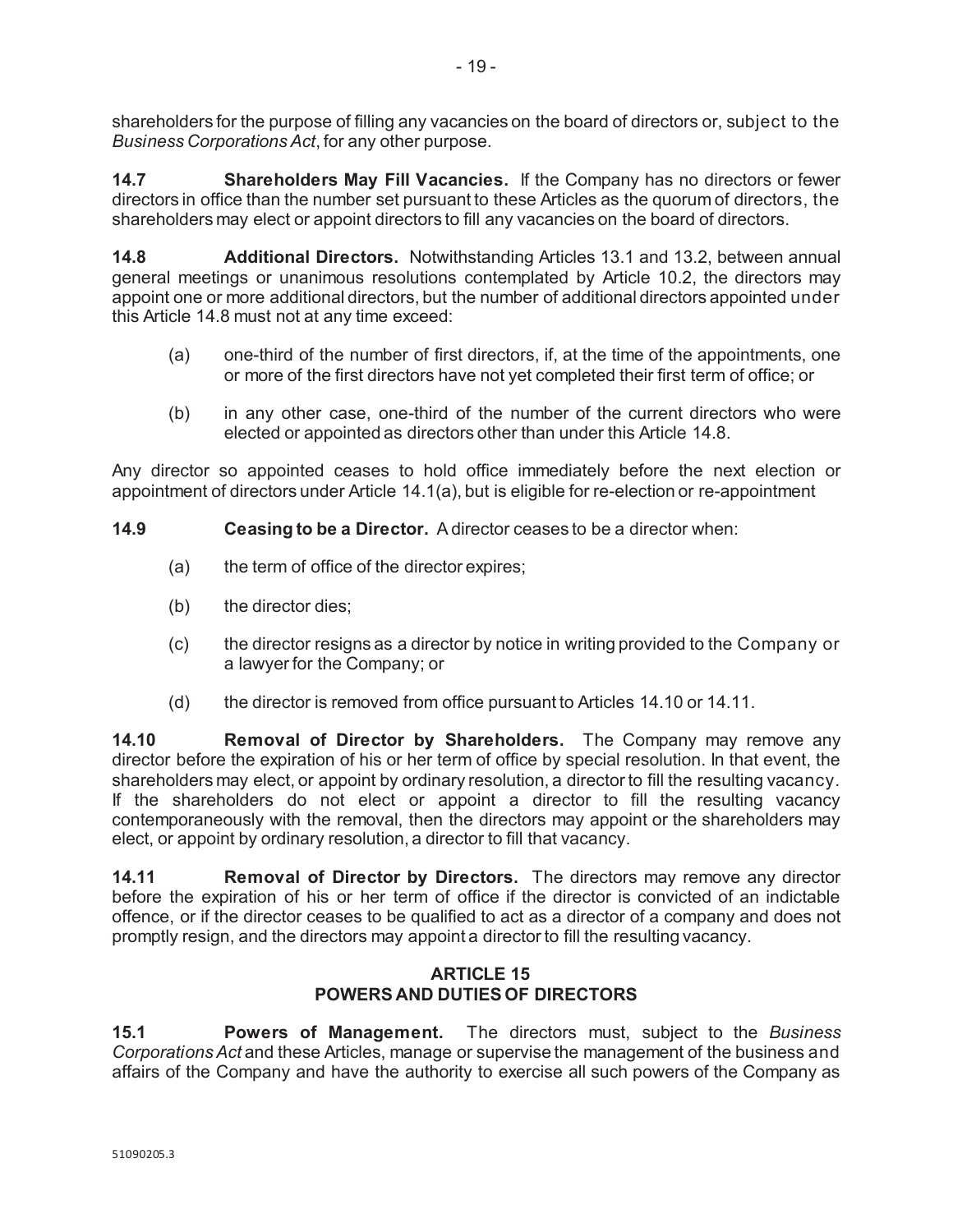are not, by the *Business Corporations Act* or by these Articles, required to be exercised by the shareholders of the Company.

**15.2** Appointment of Attorney of Company. The directors may from time to time, by power of attorney or other instrument, under seal if so required by law, appoint any person to be the attorney of the Company for such purposes, and with such powers, authorities and discretions (not exceeding those vested in or exercisable by the directors under these Articles and excepting the power to fill vacancies in the board of directors, to remove a director, to change the membership of, or fill vacancies in, any committee of the directors, to appoint or remove officers appointed by the directors and to declare dividends) and for such period, and with such remuneration and subject to such conditions as the directors may think fit. Any such power of attorney may contain such provisions for the protection or convenience of persons dealing with such attorney as the directors think fit. Any such attorney may be authorized by the directors to sub-delegate all or any of the powers, authorities and discretions for the time being vested in him or her.

## **ARTICLE 16 DISCLOSURE OF INTEREST OF DIRECTORS**

**16.1 Obligation to Account for Profits.** A director or senior officer who holds a disclosable interest (as that term is used in the *Business Corporations Act*) in a contract or transaction into which the Company has entered or proposes to enter is liable to account to the Company for any profit that accrues to the director or senior officer under or as a result of the contract or transaction only if and to the extent provided in the *Business Corporations Act*.

**16.2 Restrictions on Voting by Reason of Interest.** A director who holds a disclosable interest in a contract or transaction into which the Company has entered or proposes to enter is not entitled to vote on any directors' resolution to approve that contract or transaction, unless all the directors have a disclosable interest in that contract or transaction, in which case any or all of those directors may vote on such resolution.

**16.3 Interested Director Counted in Quorum.** A director who holds a disclosable interest in a contract or transaction into which the Company has entered or proposes to enter and who is present at the meeting of directors at which the contract or transaction is considered for approval may be counted in the quorum at the meeting whether or not the director votes on any or all of the resolutions considered at the meeting.

**16.4** Disclosure of Conflict of Interest or Property. A director or senior officer who holds any office or possesses any property, right or interest that could result, directly or indirectly, in the creation of a duty or interest that materially conflicts with that individual's duty or interest as a director or senior officer, must disclose the nature and extent of the conflict as required by the *Business Corporations Act.*

**16.5 Director Holding Other Office in the Company.** A director may hold any office or place of profit with the Company, other than the office of auditor of the Company, in addition to his or her office of director for the period and on the terms (as to remuneration or otherwise) that the directors may determine.

**16.6 No Disqualification.** No director or intended director is disqualified by his or her office from contracting with the Company either with regard to the holding of any office or place of profit the director holds with the Company or as vendor, purchaser or otherwise, and no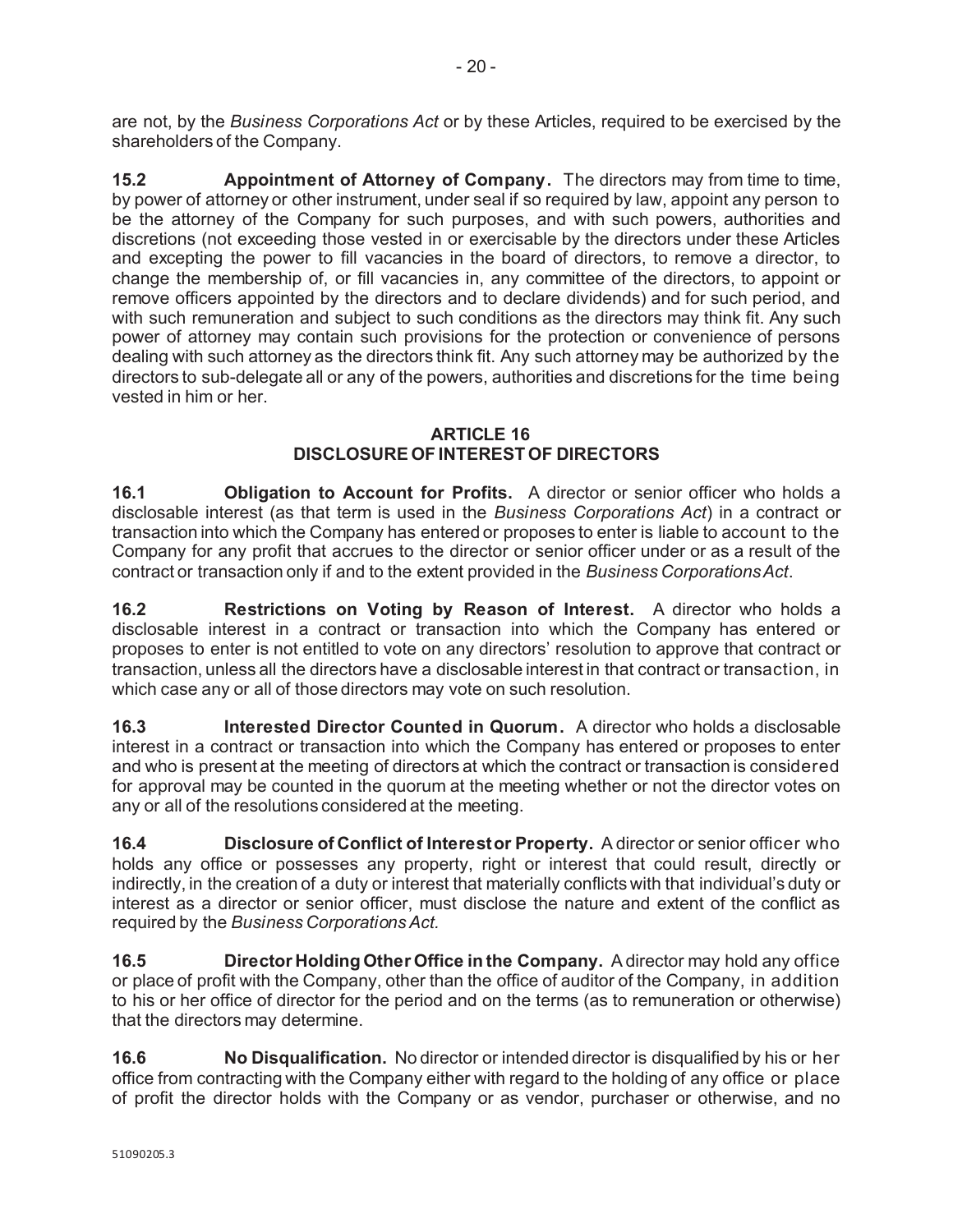contract or transaction entered into by or on behalf of the Company in which a director is in any way interested is liable to be voided for that reason.

**16.7 Professional Services by Director or Officer.** Subject to the *Business Corporations Act*, a director or officer, or any person in which a director or officer has an interest, may act in a professional capacity for the Company, except as auditor of the Company, and the director or officer or such person is entitled to remuneration for professional services as if that director or officer were not a director or officer.

**16.8 Director or Officer in Other Corporations.** A director or officer may be or become a director, officer or employee of, or otherwise interested in, any person in which the Company may be interested as a shareholder or otherwise, and, subject to the *Business Corporations Act*, the director or officer is not accountable to the Company for any remuneration or other benefits received by him or her as director, officer or employee of, or from his or her interest in, such other person.

## **ARTICLE 17 PROCEEDINGS OF DIRECTORS**

**17.1 Meetings of Directors.** The directors may meet together for the conduct of business, adjourn and otherwise regulate their meetings as they think fit, and meetings of the directors held at regular intervals may be held at the place, at the time and on the notice, if any, as the directors may from time to time determine.

**17.2 Voting at Meetings.** Questions arising at any meeting of directors are to be decided by a majority of votes and, in the case of an equality of votes, the chair of the meeting does not have a second or casting vote.

**17.3 Chair of Meetings.** The following individual is entitled to preside as chair at a meeting of directors:

- (a) the chair of the board, if any;
- (b) in the absence of the chair of the board, the president, if any, if the president is a director; or
- (c) any other director chosen by the directors if:
	- (i) neither the chair of the board nor the president, if a director, is present at the meeting within 15 minutes after the time set for holding the meeting;
	- (ii) neither the chair of the board nor the president, if a director, is willing to chair the meeting; or
	- (iii) the chair of the board and the president, if a director, have advised the secretary, if any, or any other director, that they will not be present at the meeting.

**17.4 Meetings by Telephone or Other Communications Medium.** A director may participate in a meeting of the directors or of any committee of the directors in person or by telephone if all directors participating in the meeting, whether in person or by telephone or other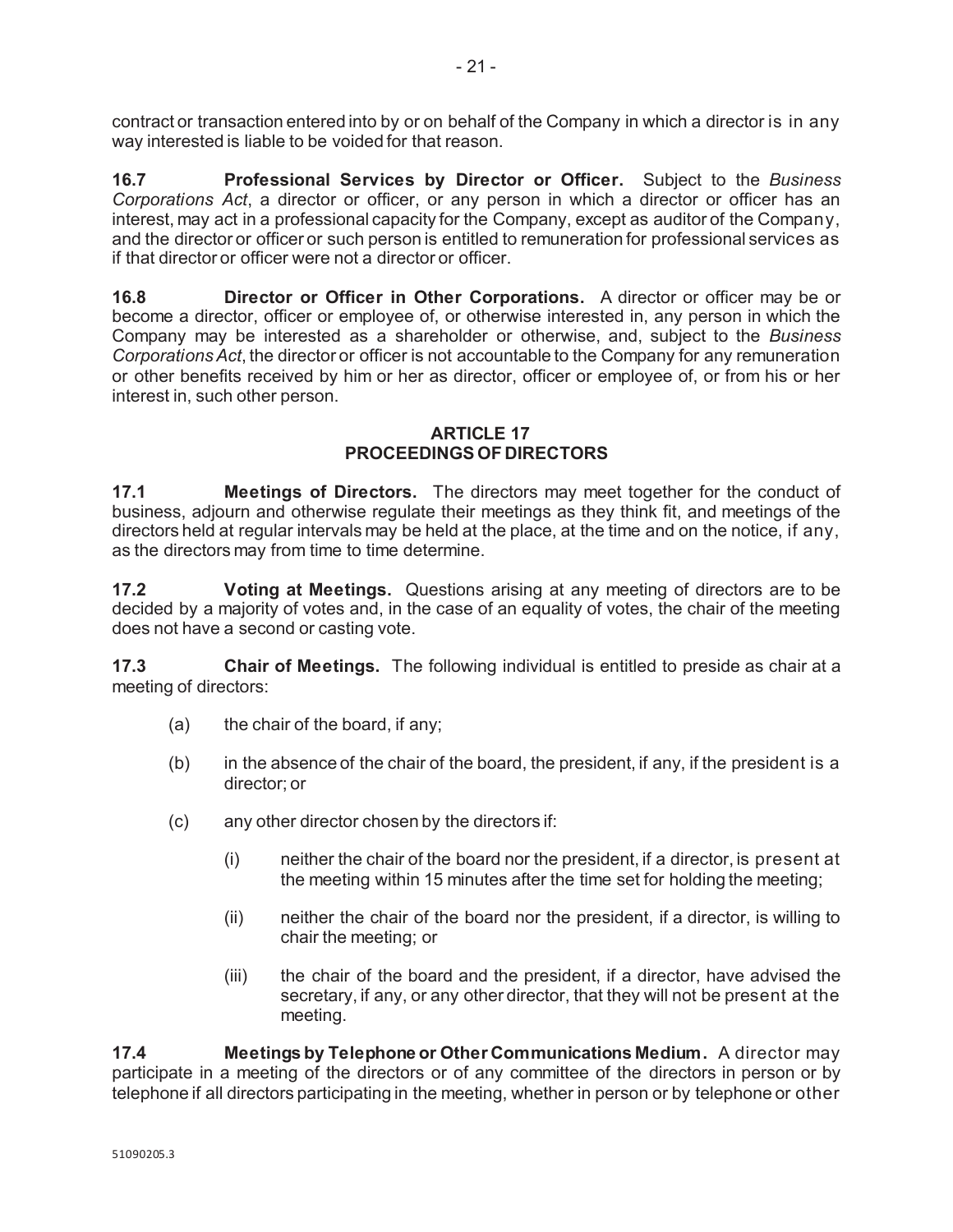communications medium, are able to communicate with each other. A director may participate in a meeting of the directors or of any committee of the directors by a communications medium other than telephone if all directors participating in the meeting, whether in person or by telephone or other communications medium, are able to communicate with each other and if all directors who wish to participate in the meeting agree to such participation. A director who participates in a meeting in a manner contemplated by this Article 17.4 is deemed for all purposes of the *Business Corporations Act* and these Articles to be present at the meeting and to have agreed to participate in that manner.

**17.5 Calling of Meetings.** A director may, and the secretary or an assistant secretary of the Company, if any, on the request of a director must, call a meeting of the directors at any time.

**17.6 Notice of Meetings.** Other than for meetings held at regular intervals as determined by the directors pursuant to Article 17.1, reasonable notice of each meeting of the directors, specifying the place, day and time of that meeting must be given to each of the directors by any method set out in Article 23.1 or orally or by telephone.

**17.7 When Notice Not Required.** It is not necessary to give notice of a meeting of the directors to a director if:

- (a) the meeting is to be held immediately following a meeting of shareholders at which that director was elected or appointed, or is the meeting of the directors at which that director is appointed; or
- (b) the director has waived notice of the meeting.

**17.8 Meeting Valid Despite Failure to Give Notice.** The accidental omission to give notice of any meeting of directors to, or the non-receipt of any notice by, any director does not invalidate any proceedings at that meeting.

**17.9 Waiver of Notice of Meetings.** Any director may send to the Company a document signed by him or her waiving notice of any past, present or future meeting or meetings of the directors and may at any time withdraw that waiver with respect to meetings held after that withdrawal. After sending a waiver with respect to all future meetings and until that waiver is withdrawn, no notice of any meeting of the directors need be given to such director and all meetings of the directors so held are deemed not to be improperly called or constituted by reason of notice not having been given to such director.

**17.10 Quorum.** The quorum necessary for the transaction of the business of the directors may be set by the directors and, if not so set, is deemed to be set at two directors or, if the number of directors is set at one, is deemed to be set at one director, and that director may constitute a meeting.

**17.11 Validity of Acts Where Appointment Defective.** Subject to the *Business Corporations Act*, an act of a director or officer is not invalid merely because of an irregularity in the election or appointment or a defect in the qualification of that director or officer.

**17.12 Consent Resolutions in Writing.** A resolution of the directors or of any committee of the directors consented to in writing by all of the directors entitled to vote on it, whether by signed document, fax, email or any other method of transmitting legibly recorded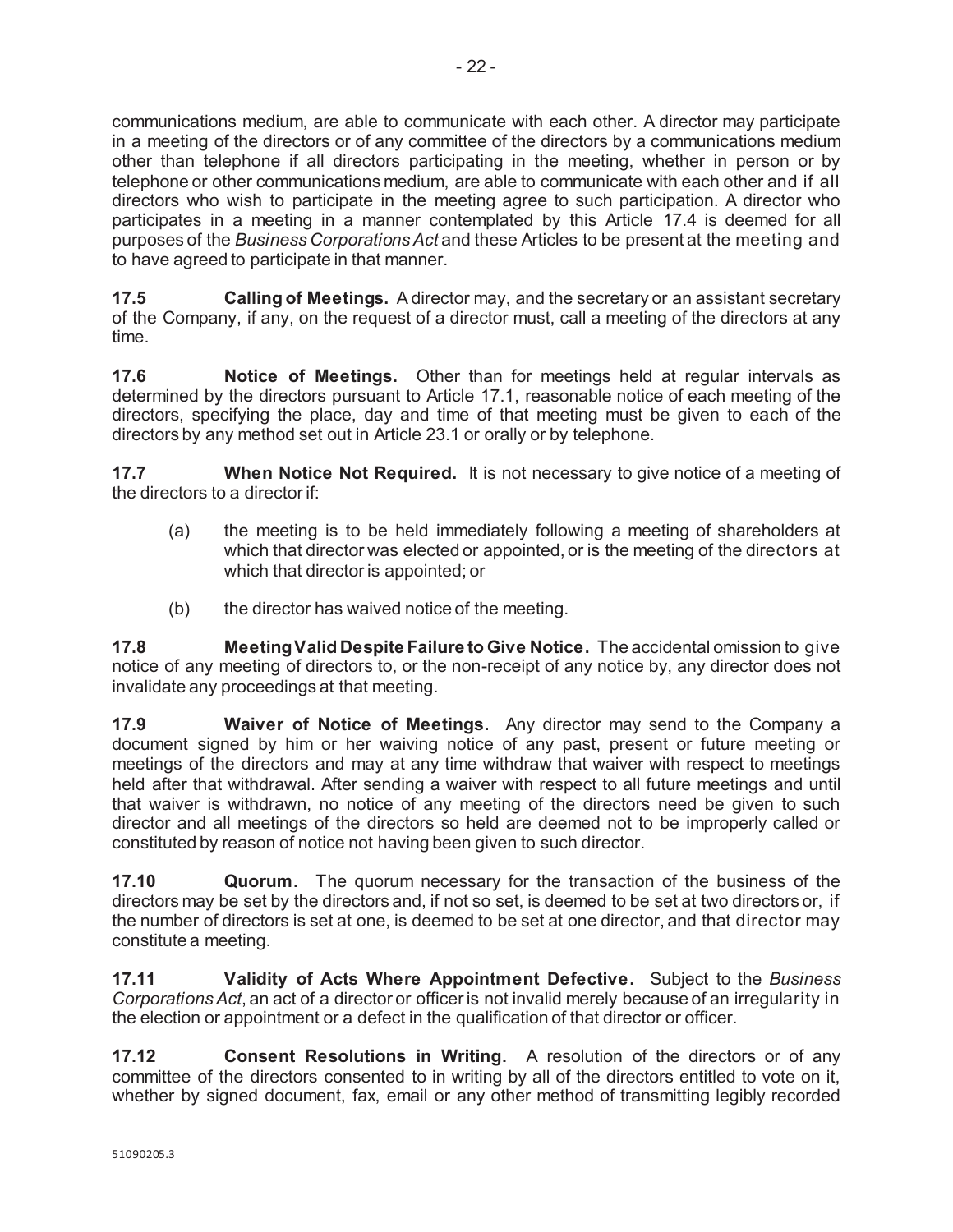messages, is as valid and effective as if it had been passed at a meeting of the directors or of the committee of the directors duly called and held. Such resolution may be in two or more counterparts which together are deemed to constitute one resolution in writing. A resolution passed in that manner is effective on the date stated in the resolution or on the latest date stated on any counterpart. A resolution of the directors or of any committee of the directors passed in accordance with this Article 17.12 is deemed to be a proceeding at a meeting of directors or of the committee of the directors and to be as valid and effective as if it had been passed at a meeting of the directors or of the committee of the directors that satisfies all the requirements of the *Business Corporations Act* and all the requirements of these Articles relating to meetings of the directors or of a committee of the directors.

#### **ARTICLE 18 EXECUTIVE AND OTHER COMMITTEES**

**18.1 Appointment and Powers of Executive Committee.** The directors may, by resolution, appoint an executive committee consisting of the director or directors that they consider appropriate, and this committee has, during the intervals between meetings of the board of directors, all of the directors' powers, except:

- (a) the power to fill vacancies in the board of directors;
- (b) the power to remove a director;
- (c) the power to change the membership of, or fill vacancies in, any committee of the directors; and
- (d) such other powers, if any, as may be set out in the resolution or any subsequent directors' resolution.

**18.2 Appointment and Powers of Other Committees.** The directors may, by resolution:

- (a) appoint one or more committees (other than the executive committee) consisting of the director or directors that they consider appropriate;
- (b) delegate to a committee appointed under paragraph (a) any of the directors' powers, except:
	- (i) the power to fill vacancies in the board of directors;
	- (ii) the power to remove a director;
	- (iii) the power to change the membership of, or fill vacancies in, any committee of the directors; and
	- (iv) the power to appoint or remove officers appointed by the directors; and
- (c) make any delegation referred to in paragraph (b) subject to the conditions set out in the resolution or any subsequent directors' resolution.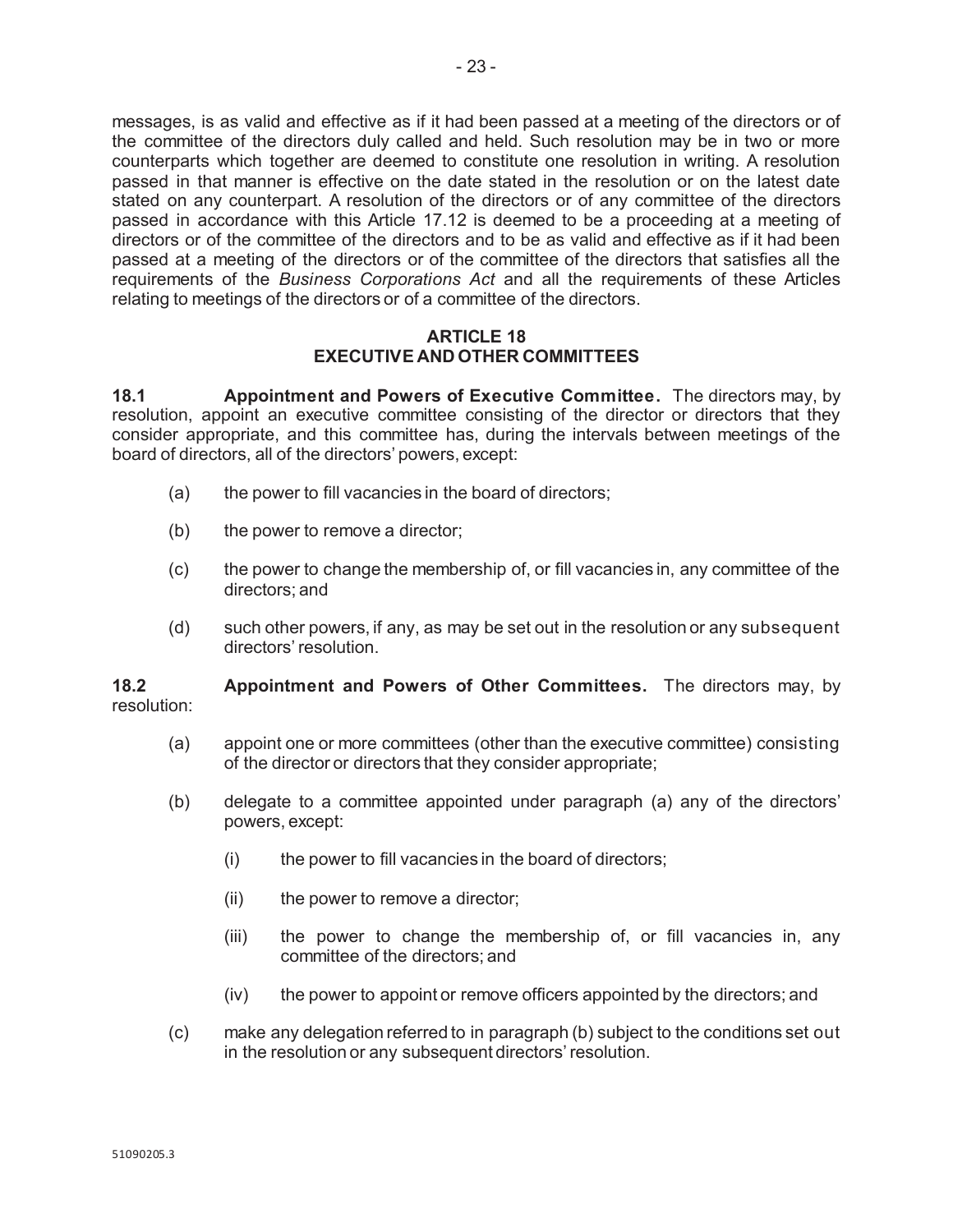**18.3 Obligations of Committees.** Any committee appointed under Articles 18.1 or 18.2, in the exercise of the powers delegated to it, must:

- (a) conform to any rules that may from time to time be imposed on it by the directors; and
- (b) report every act or thing done in exercise of those powers at such times as the directors may require.

**18.4 Powers of Board.** The directors may, at any time, with respect to a committee appointed under Articles 18.1 or 18.2:

- (a) revoke or alter the authority given to the committee, or override a decision made by the committee, except as to acts done before such revocation, alteration or overriding;
- (b) terminate the appointment of, or change the membership of, the committee; and
- (c) fill vacancies in the committee.

**18.5 Committee Meetings.** Subject to Article 18.3(a) and unless the directors otherwise provide in the resolution appointing the committee or in any subsequent resolution, with respect to a committee appointed under Articles 18.1 or 18.2:

- (a) the committee may meet and adjourn as it thinks proper;
- (b) the committee may elect a chair of its meetings but, if no chair of a meeting is elected, or if at a meeting the chair of the meeting is not present within 15 minutes after the time set for holding the meeting, the directors present who are members of the committee may choose one of their number to chair the meeting;
- (c) a majority of the members of the committee constitutes a quorum of the committee; and
- (d) questions arising at any meeting of the committee are determined by a majority of votes of the members present, and in case of an equality of votes, the chair of the meeting does not have a second or casting vote.

## **ARTICLE 19 OFFICERS**

**19.1 Directors May Appoint Officers.** The directors may, from time to time, appoint such officers, if any, as the directors determine and the directors may, at any time, terminate any such appointment.

- **19.2 Functions, Duties and Powers of Officers.** The directors may, for each officer:
	- (a) determine the functions and duties of the officer;
	- (b) entrust to and confer on the officer any of the powers exercisable by the directors on such terms and conditions and with such restrictions as the directors think fit; and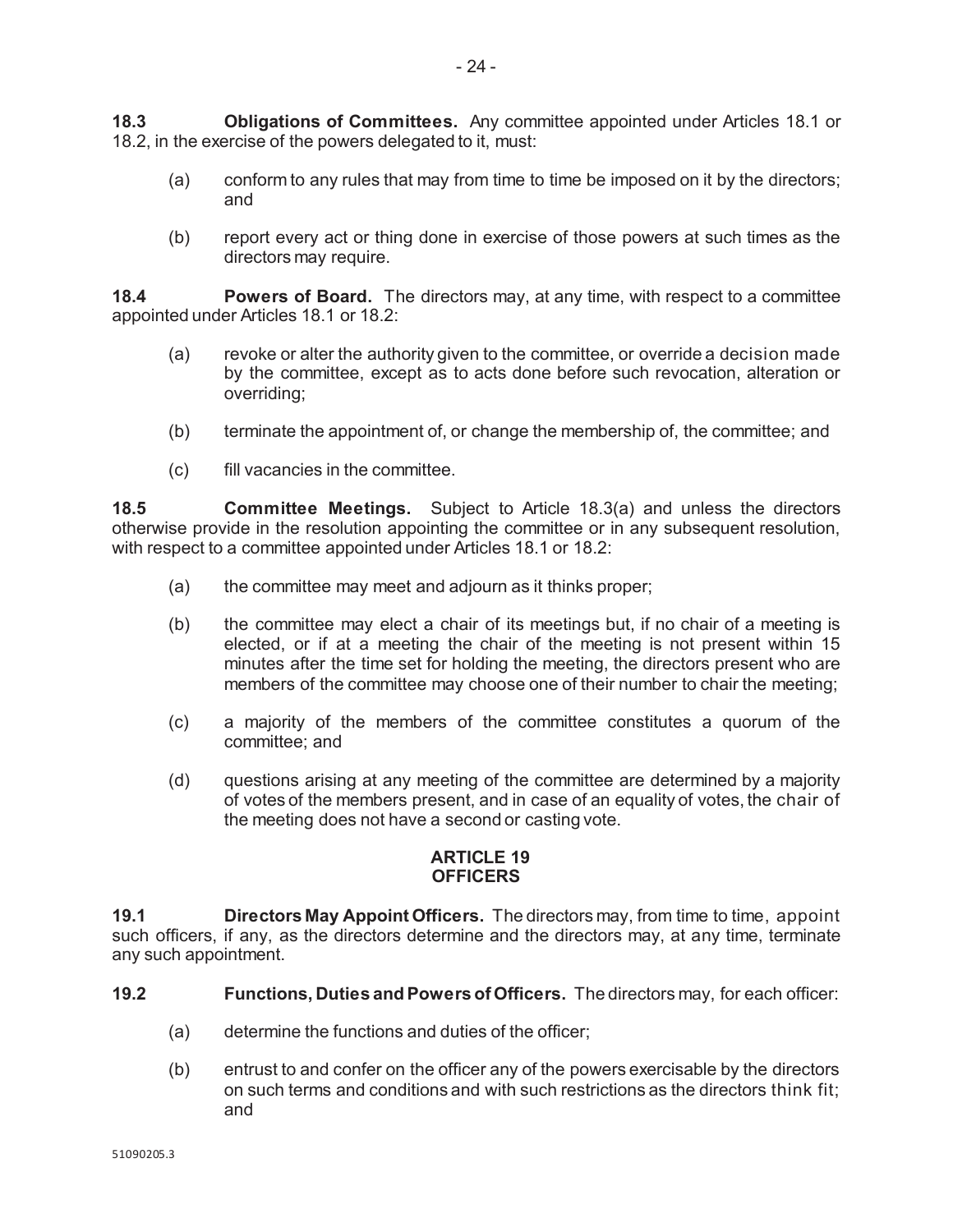(c) revoke, withdraw, alter or vary all or any of the functions, duties and powers of the officer.

**19.3 Qualifications.** No officer may be appointed unless that officer is qualified in accordance with the *Business Corporations Act*. One person may hold more than one position as an officer of the Company. Any person appointed as the chair of the board or as the managing director must be a director. Any other officer need not be a director.

**19.4 Remuneration and Terms of Appointment.** All appointments of officers are to be made on the terms and conditions and at the remuneration (whether by way of salary, fee, commission, participation in profits or otherwise) that the directors thinks fit and are subject to termination at the pleasure of the directors, and an officer may in addition to such remuneration be entitled to receive, after he or she ceases to hold such office or leaves the employment of the Company, a pension or gratuity.

#### **ARTICLE 20 INDEMNIFICATION**

**20.1 Definitions.** In this Article 20:

- (a) "**eligible penalty**" means a judgment, penalty or fine awarded or imposed in, or an amount paid in settlement of, an eligible proceeding;
- (b) "**eligible proceeding**" means a legal proceeding or investigative action, whether current, threatened, pending or completed, in which a director or former director of the Company (an "eligible party") or any of the heirs and legal personal representatives of the eligible party, by reason of the eligible party being or having been a director of the Company:
	- (i) is or may be joined as a party; or
	- (ii) is or may be liable for or in respect of a judgment, penalty or fine in, or expenses related to, the proceeding;
- (c) "**expenses**" has the meaning set out in the *Business Corporations Act*.

**20.2 Mandatory Indemnification of Directors and Former Directors.** Subject to the *Business Corporations Act*, the Company must indemnify a director or former director of the Company and his or her heirs and legal personal representatives against all eligible penalties to which such person is or may be liable, and the Company must, after the final disposition of an eligible proceeding, pay the expenses actually and reasonably incurred by such person in respect of that proceeding. Each director is deemed to have contracted with the Company on the terms of the indemnity contained in this Article 20.2.

**20.3 Indemnification of Other Persons.** Subject to any restrictions in the *Business Corporations Act*, the Company may indemnify any person.

**20.4 Non-Compliance with Business Corporations Act.** The failure of a director or officer of the Company to comply with the *Business Corporations Act* or these Articles does not invalidate any indemnity to which he or she is entitled under this Article 20.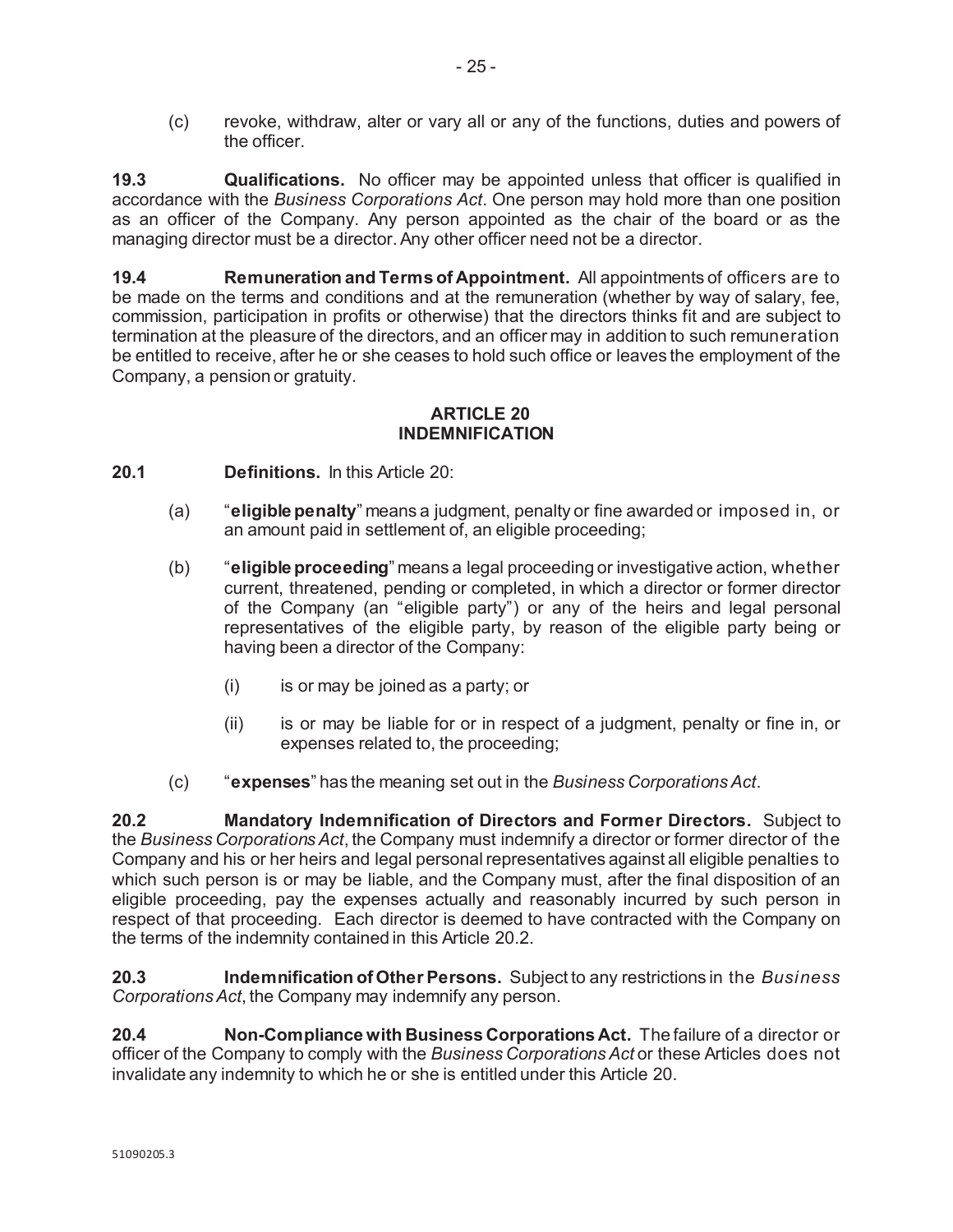**20.5 Company May Purchase Insurance.** The Company may purchase and maintain insurance for the benefit of any person (or his or her heirs or legal personal representatives) who:

- (a) is or was a director, officer, employee or agent of the Company;
- (b) is or was a director, officer, employee or agent of a corporation at a time when the corporation is or was an affiliate of the Company;
- (c) at the request of the Company, is or was a director, officer, employee or agent of a corporation or of a partnership, trust, joint venture or other unincorporated entity;
- (d) at the request of the Company, holds or held a position equivalent to that of a director or officer of a partnership, trust, joint venture or other unincorporated entity;

against any liability incurred by him or her as such director, officer, employee or agent or person who holds or held such equivalent position.

#### **ARTICLE 21 DIVIDENDS**

**21.1 Payment of Dividends Subject to Special Rights.** The provisions of this Article 21 are subject to the rights, if any, of shareholders holding shares with special rights as to dividends.

**21.2 Declaration of Dividends.** Subject to the *Business Corporations Act* and the rights of the holders of issued shares of the Company, the directors may from time to time declare and authorize payment of such dividends as they may deem advisable.

**21.3 No Notice Required.** The directors need not give notice to any shareholder of any declaration under Article 21.2.

**21.4 Record Date.** The directors may set a date as the record date for the purpose of determining shareholders entitled to receive payment of a dividend. The record date must not precede the date on which the dividend is to be paid by more than two months. If no record date is set, the record date is 5 p.m. on the date on which the directors pass the resolution declaring the dividend.

**21.5 Manner of Paying Dividend.** A resolution declaring a dividend may direct payment of the dividend wholly or partly by the distribution of specific assets or of fully paid shares or of bonds, debentures or other securities of the Company, or in any one or more of those ways.

**21.6 Settlement of Difficulties.** If any difficulty arises in regard to a distribution under Article 21.5, the directors may settle the difficulty as they deem advisable, and, in particular, may:

(a) set the value for distribution of specific assets;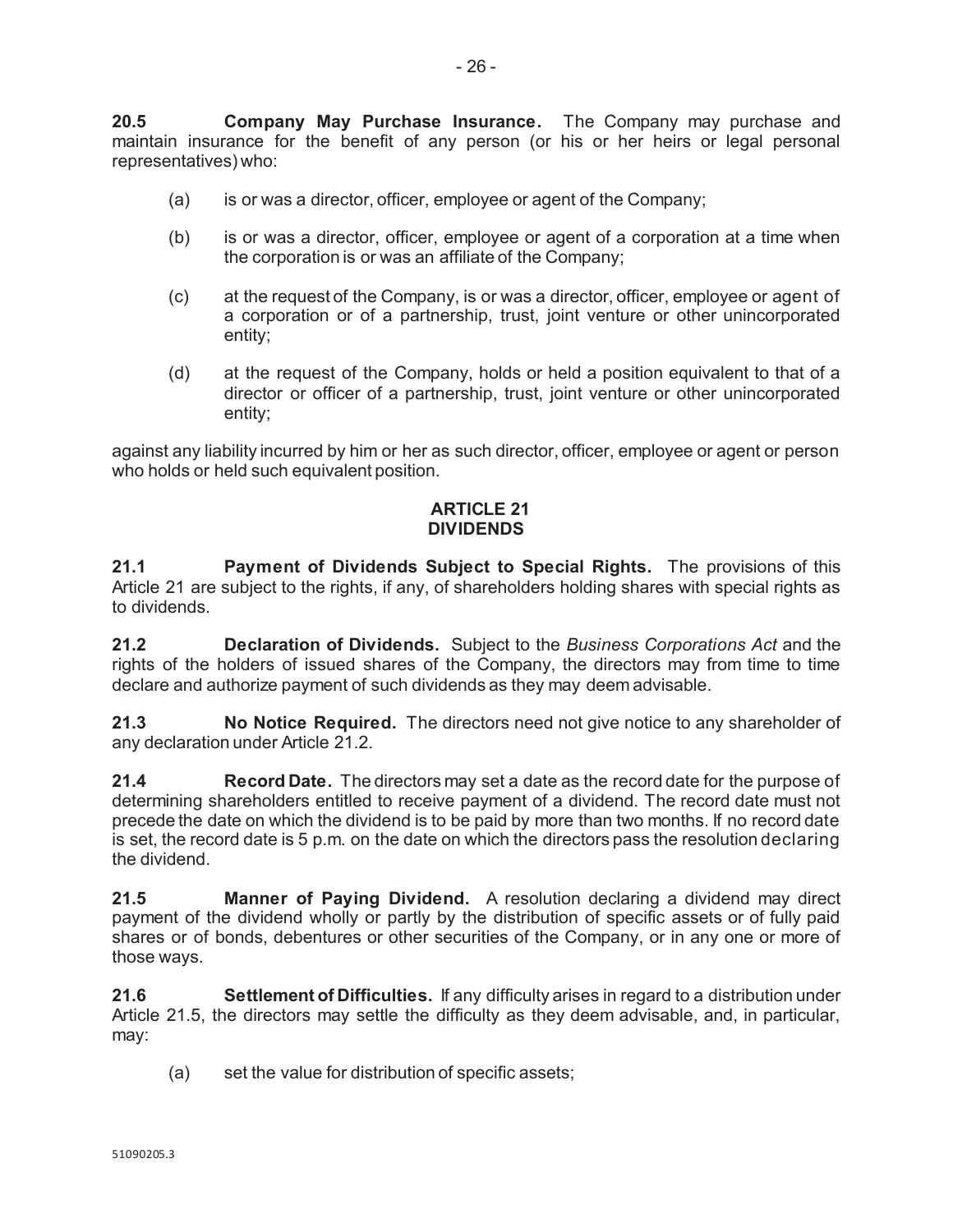- (b) determine that cash payments in substitution for all or any part of the specific assets to which any shareholders are entitled may be made to any shareholders on the basis of the value so fixed in order to adjust the rights of all parties; and
- (c) vest any such specific assets in trustees for the persons entitled to the dividend.

**21.7 When Dividend Payable.** Any dividend may be made payable on such date as is fixed by the directors.

**21.8 Dividends to be Paid in Accordance with Number of Shares.** All dividends on shares of any class or series of shares must be declared and paid according to the number of such shares held.

**21.9 Receipt by Joint Shareholders.** If several persons are joint shareholders of any share, any one of them may give an effective receipt for any dividend, bonus or other money payable in respect of the share.

**21.10 Dividend Bears No Interest.** No dividend bears interest against the Company.

**21.11 Fractional Dividends.** If a dividend to which a shareholder is entitled includes a fraction of the smallest monetary unit of the currency of the dividend, that fraction may be disregarded in making payment of the dividend and that payment represents full payment of the dividend.

**21.12 Payment of Dividends.** Any dividend or other distribution payable in cash in respect of shares may be paid by cheque, made payable to the order of the person to whom it is sent, and mailed to the address of the shareholder, or in the case of joint shareholders, to the address of the joint shareholder who is first named on the central securities register, or to the person and to the address the shareholder or joint shareholders may direct in writing. The mailing of such cheque will, to the extent of the sum represented by the cheque (plus the amount of the tax required by law to be deducted), discharge all liability for the dividend unless such cheque is not paid on presentation or the amount of tax so deducted is not paid to the appropriate taxing authority.

**21.13 Capitalization of Surplus.** Notwithstanding anything contained in these Articles, the directors may from time to time capitalize any surplus of the Company and may from time to time issue, as fully paid, shares or any bonds, debentures or other securities of the Company as a dividend representing the surplus or any part of the surplus.

# **ARTICLE 22 DOCUMENTS, RECORDS, REPORTS AND AUDITORS**

**22.1 Recording of Financial Affairs.** The directors must cause adequate accounting records to be kept to record properly the financial affairs and condition of the Company and to comply with the *Business Corporations Act*.

**22.2 Inspection of Accounting Records.** Unless the directors determine otherwise, or unless otherwise determined by ordinary resolution, no shareholder of the Company is entitled to inspect or obtain a copy of any accounting records of the Company.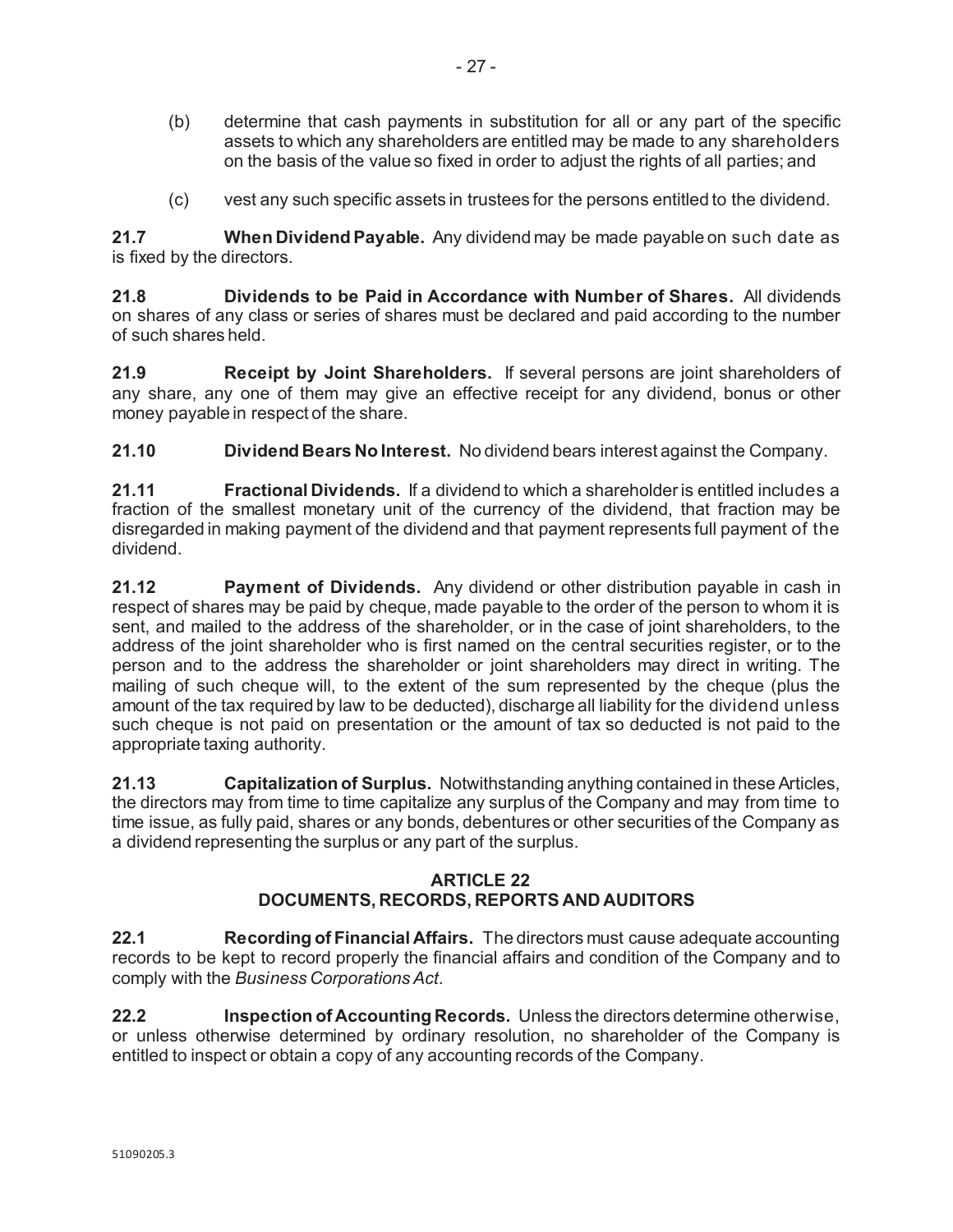**22.3 Remuneration of Auditors.** The directors may set the remuneration of the auditors. If the directors so decide, the remuneration of the auditors will be determined by the shareholders.

#### **ARTICLE 23 NOTICES**

**23.1 Method of Giving Notice.** Unless the *Business Corporations Act* or these Articles provides otherwise, a notice, statement, report or other record (for the purposes of this Article 23, a "record") required or permitted by the *Business Corporations Act* or these Articles to be sent by or to a person may be sent by any one of the following methods:

- (a) mail addressed to the person at the applicable address for that person as follows:
	- (i) for a record mailed to a shareholder, the shareholder's registered address;
	- (ii) for a record mailed to a director or officer, the prescribed address for mailing shown for the director or officer in the records kept by the Company or the mailing address provided by the recipient for the sending of that record or records of that class;
	- (iii) in any other case, the mailing address of the intended recipient;
- (b) delivery at the applicable address for that person as follows, addressed to the person:
	- (i) for a record delivered to a shareholder, the shareholder's registered address;
	- (ii) for a record delivered to a director or officer, the prescribed address for delivery shown for the director or officer in the records kept by the Company or the delivery address provided by the recipient for the sending of that record or records of that class;
	- (iii) in any other case, the delivery address of the intended recipient;
- (c) sending the record by fax to the fax number provided by the intended recipient for the sending of that record or records of that class;
- (d) sending the record by email to the email address provided by the intended recipient for the sending of that record or records of that class;
- (e) making the record available for public electronic access in accordance with the procedures referred to as "notice-and-access" under National Instrument 54-10 and National Instrument 61-102, as applicable, of the Canadian Securities Administrators, or in accordance with any other electronic delivery or access method permitted by applicable securities legislation from time to time; or
- (f) physical delivery to the intended recipient.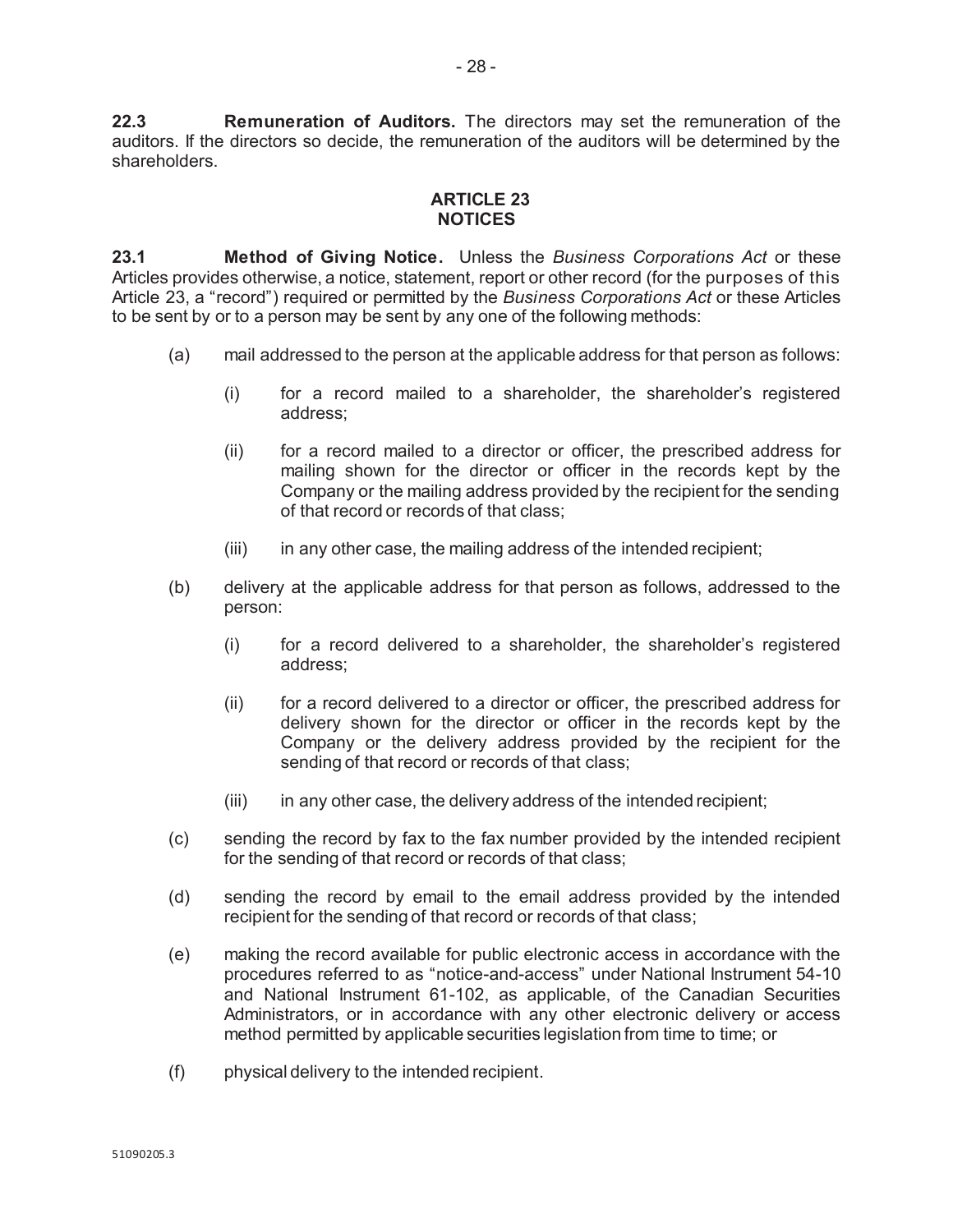- (a) mailed to a person by ordinary mail to the applicable address for that person referred to in Article 23.1 is deemed to be received by the person to whom it was mailed on the day (Saturdays, Sundays and holidays excepted) following the date of mailing;
- (b) faxed to a person to the fax number provided by that person referred to in Article 23.1 is deemed to be received by the person to whom it was faxed on the day it was faxed;
- (c) e-mailed to a person to the e-mail address provided by that person referred to in Article 23.1 is deemed to be received by the person to whom it was e-mailed on the date it was e-mailed; and
- (d) made available for public electronic access in accordance with the "notice-andaccess" or other delivery procedures referred to in Article 23.1(e) is deemed to be received by a person on the date it was made available for public electronic access.

**23.3 Certificate of Sending.** A certificate signed by the secretary, if any, or other officer of the Company or of any other corporation acting in that behalf for the Company stating that a notice, statement, report or other record was addressed as required by Article 23.1, prepaid and mailed or otherwise sent as permitted by Article 23.1 is conclusive evidence of that fact.

**23.4 Notice to Joint Shareholders.** A notice, statement, report or other record may be provided by the Company to the joint shareholders of a share by providing the notice to the joint shareholder first named in the central securities register in respect of the share.

**23.5 Notice to Trustees.** A notice, statement, report or other record may be provided by the Company to the persons entitled to a share in consequence of the death, bankruptcy or incapacity of a shareholder by:

- (a) mailing the record, addressed to them:
	- (i) by name, by the title of the legal personal representative of the deceased or incapacitated shareholder, by the title of trustee of the bankrupt shareholder or by any similar description; and
	- (ii) at the address, if any, supplied to the Company for that purpose by the persons claiming to be so entitled; or
- (b) if an address referred to in paragraph (a)(ii) has not been supplied to the Company, by giving the notice in a manner in which it might have been given if the death, bankruptcy or incapacity had not occurred.

**23.6 Undelivered Notices.** If on two consecutive occasions, a notice, statement, report or other record is sent to a shareholder pursuant to Article 23.1 and on each of those occasions any such record is returned because the shareholder cannot be located, the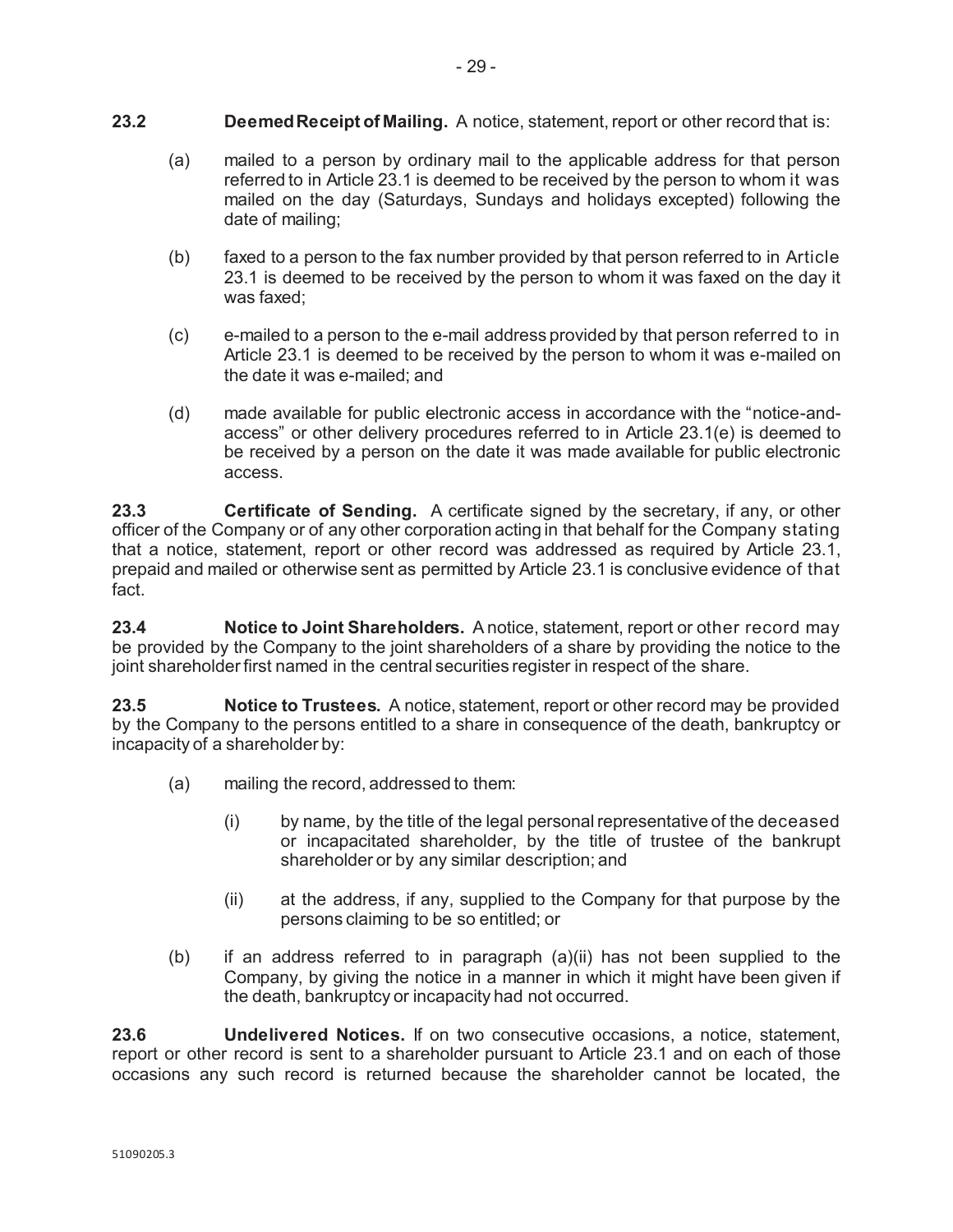Company shall not be required to send any further records to the shareholder until the shareholder informs the Company in writing of his or her new address.

#### **ARTICLE 24 SEAL AND EXECUTION OF DOCUMENTS**

**24.1 Who May Attest Seal.** Except as provided in Articles 24.2 and 24.3, the Company's seal, if any, must not be impressed on any record except when that impression is attested by the signatures of:

- (a) any two directors;
- (b) any officer, together with any director;
- (c) if the Company only has one director, that director; or
- (d) any one or more directors or officers or persons as may be determined by the directors.

**24.2 Sealing Copies.** For the purpose of certifying under seal a certificate of incumbency of the directors or officers of the Company or a true copy of any resolution or other document, despite Article 24.1, the impression of the seal may be attested by the signature of any director or officer.

**24.3 Mechanical Reproduction of Seal.** The directors may authorize the seal to be impressed by third parties on share certificates or bonds, debentures or other securities of the Company as they may determine appropriate from time to time. To enable the seal to be impressed on any share certificates or bonds, debentures or other securities of the Company, whether in definitive or interim form, on which facsimiles of any of the signatures of the directors or officers of the Company are, in accordance with the *Business Corporations Act* or these Articles, printed or otherwise mechanically reproduced, there may be delivered to the person employed to engrave, lithograph or print such definitive or interim share certificates or bonds, debentures or other securities one or more unmounted dies reproducing the seal and the chair of the board or any senior officer together with the secretary, treasurer, secretary-treasurer, an assistant secretary, an assistant treasurer or an assistant secretary-treasurer may in writing authorize such person to cause the seal to be impressed on such definitive or interim share certificates or bonds, debentures or other securities by the use of such dies. Share certificates or bonds, debentures or other securities to which the seal has been so impressed are for all purposes deemed to be under and to bear the seal impressed on them.

**24.4 Execution of Documents Generally.** The Directors may from time to time by resolution appoint any one or more persons, officers or Directors for the purpose of executing any instrument, document or agreement in the name of and on behalf of the Company for which the seal need not be affixed, and if no such person, officer or Director is appointed, then any one officer or Director of the Company may execute such instrument, document or agreement.

## **ARTICLE 25 PROHIBITIONS**

## **25.1 Definitions.** In this Article 25: